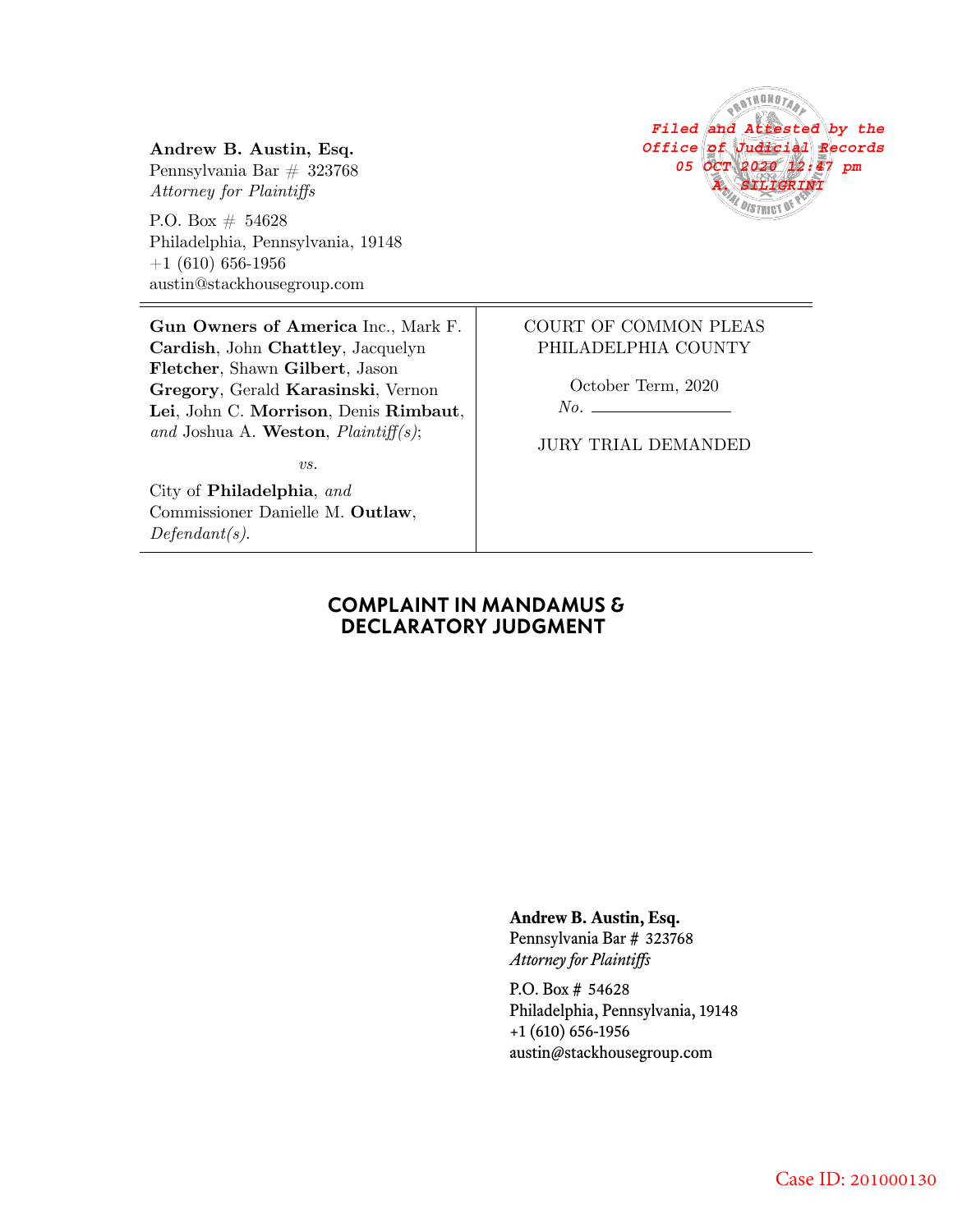#### **NOTICE**

You have been sued in court. If you wish to defend against the claims set forth in the following pages, you must take action within twenty (20) days after the complaint and notice are served, by entering a written appearance personally or by attorney and filing in writing with the court your defenses or objections to the claims set forth against you. You are warned that if you fail to do so the case may proceed without you and a judgment may be entered against you by the court without further notice for any money claimed in the complaint or for any other claim or relief requested by the plaintiff. You may lose money or property or other rights important to you.

YOU SHOULD TAKE THIS PAPER TO YOUR LAWYER AT ONCE. IF YOU DO NOT HAVE A LAWYER OR CANNOT AFFORD ONE, GO TO OR TELEPHONE THE OFFICE SET FORTH BELOW TO FIND OUT WHERE YOU CAN GET LEGAL HELP.

#### **PHILADELPHIA BAR ASSOCIATION**

Lawyer Referral and Information Service 1101 Market Street, 11th Floor Philadelphia, Pennsylvania 19107 (215) 238-1701

#### **AVISO**

Le han demandado a usted en la corte. Si usted quiere defenderse de estas demandas expuestas en las páginas siguientes, usted tiene veinte (20) dias de plazo al partir de la fecha de la demanda y la notificación. Hace falta asentar una comparencia escrita o en persona o con un abogado y entregar a la corte en forma escrita sus defensas o sus objeciones a las demandas en contra de su persona. Sea avisado que si usted no se defiende, la corte tomará medidas y puede continuar la demanda en contra suya sin previo aviso o notificación. Además, la corte puede decidir a favor del demandante y requiere que usted cumpla con todas las provisiones de esta demanda. Usted puede perder dinero o sus propiedades u otros derechos importantes para usted.

LLEVE ESTA DEMANDA A UN ABOGADO IN-MEDIATAMENTE. SI NO TIENE ABOGADO O SI NO TIENE EL DINERO SUFICIENTE DE PAGAR TAL SERVICIO, VAYA EN PERSONA O LLAME POR TELEFONO A LA OFICINA CUYA DIRECCION SE ENCUENTRA ESCRITA ABAJO PARA AVERIGUAR DONDE SE PUEDE CONSEGUIR ASISTENCIA LE-GAL.

#### **ASOCIACIÓN DE LICENCIADOS DE FILADELFIA**

Servicio De Referencia E Información Legal 1101 Market Street, 11th Floor Filadelfia, Pennsylvania 19107 (215) 238-1701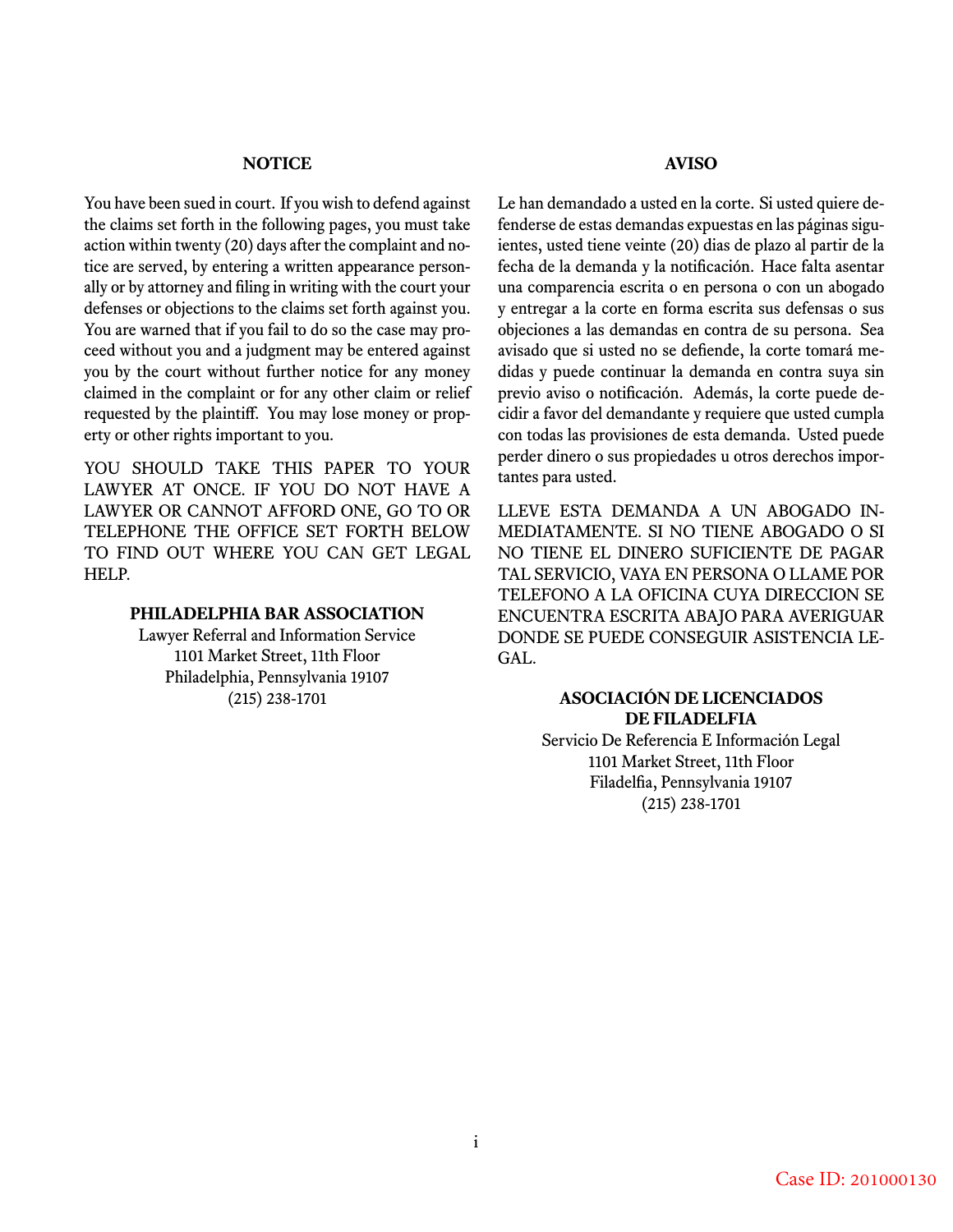# **TABLE OF CONTENTS**

| <b>OTHER ENTITIES.</b> 4                                                                |  |
|-----------------------------------------------------------------------------------------|--|
|                                                                                         |  |
|                                                                                         |  |
|                                                                                         |  |
|                                                                                         |  |
| COUNTS 8                                                                                |  |
|                                                                                         |  |
|                                                                                         |  |
|                                                                                         |  |
|                                                                                         |  |
|                                                                                         |  |
| Exhibit B. City of Philadelphia Police Department LTCF Application and Instructions  16 |  |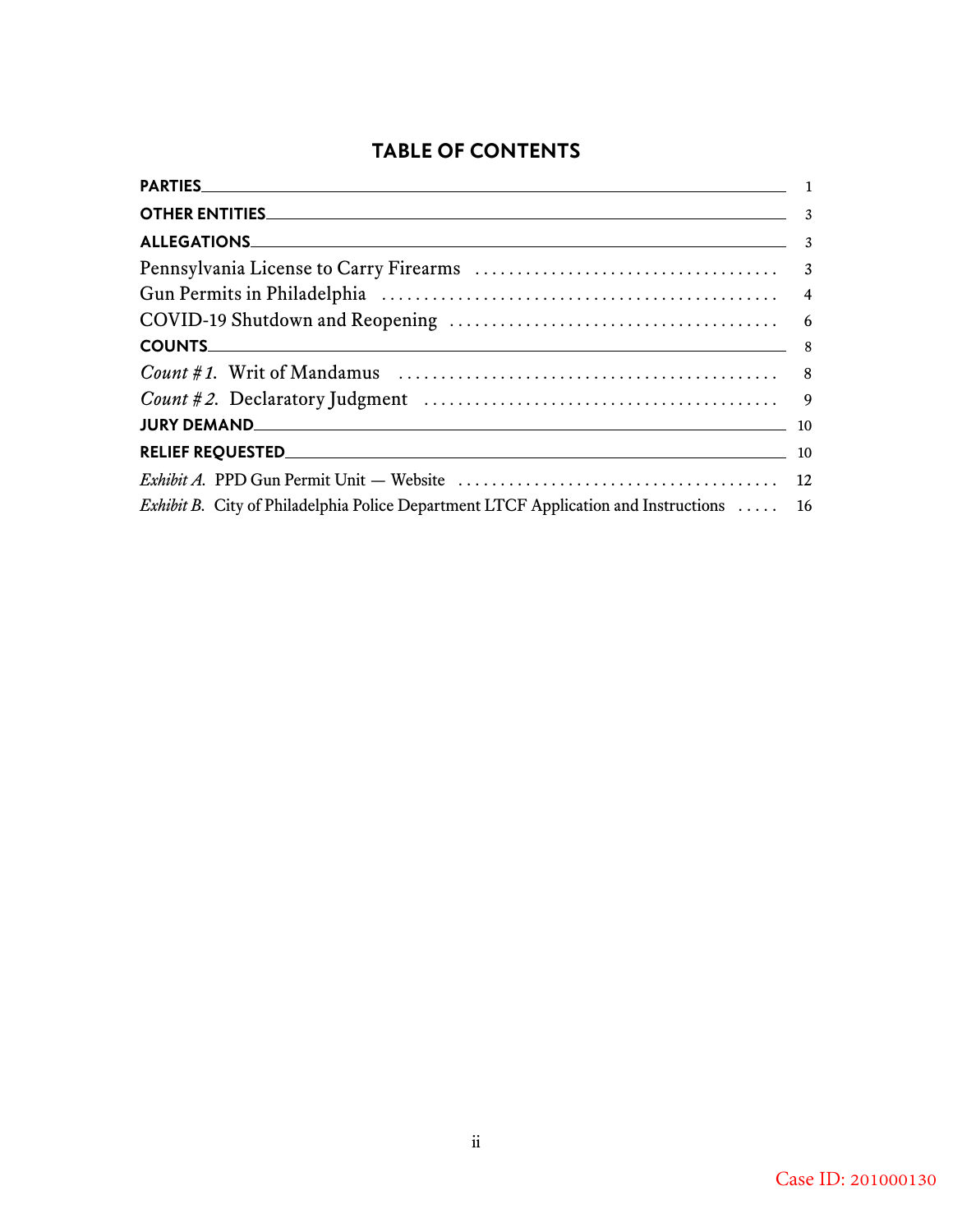#### **PARTIES**

- 1. Plaintiff **Gun Owners of America, Inc.** ("GOA") is a California non-stock corporation with its principal place of business at 8001 Forbes Pl., Springfield, Virginia. GOA is organized and operated as a non-profit membership organization exempt from federal income taxes under the 26 U.S.C. § 501 (c) (4). GOA was incorporated in 1976 to preserve, protect, and defend the Second Amendment rights of gun owners. GOA has thousands of members and supporters, including residents of the City of Philadelphia, who wish to make their application for a Pennsylvania License to Carry Firearms but currently cannot due to the actions of Commissioner Danielle Outlaw and the City of Philadelphia.
- 2. Plaintiff **Mark F. Cardish** is an adult individual residing at 3570 Indian Queen Ln. Fl. 3, Philadelphia, Pennsylvania, who contacted Philadelphia Police Department ("PPD") Gun Permit Unit on or about August 18<sup>th</sup> 2020 after repeated attempts over roughly two hours; at that time, Mr. Cardish was scheduled for the earliest available appointment to make his application, on **June 22nd 2021.**
- 3. Plaintiff **John Chattley** is an adult individual residing at 3417 Fitler St., Philadelphia, Pennsylvania, who has attempted to call PPD Gun Permit Unit for an appointment after multiple attempts without success. He **has not been able** to schedule an appointment to make his application. Mr. Chattley currently has a License to Carry Firearms, which expired on September 9<sup>th</sup> 2020.
- 4. Plaintiff **Jacquelyn Fletcher** is an adult individual residing at 1402 S. 6<sup>th</sup> St. # 2, Philadelphia, Pennsylvania, who attempted to call the PPD Gun Permit Unit for an appointment over multiple days and hours; she was finally able to get an appointment on October 1<sup>st</sup> 2020, the earliest available was for **January 10th 2022.**
- 5. Plaintiff **Shawn Gilbert** is an adult individual residing at 2838 Narcissus Rd., Philadelphia, Pennsylvania, who contacted PPD Gun Permit Unit on or about September 4<sup>th</sup> 2020 after three days of regular attempts; at that time, Mr. Gilbert was scheduled for the earliest available appointment to make his application, on **October 5th 2021.** Mr. Gilbert currently posseses a Pennsylvania License to Carry Firearms, which expires in March of 2021, six months before his appointment to renew.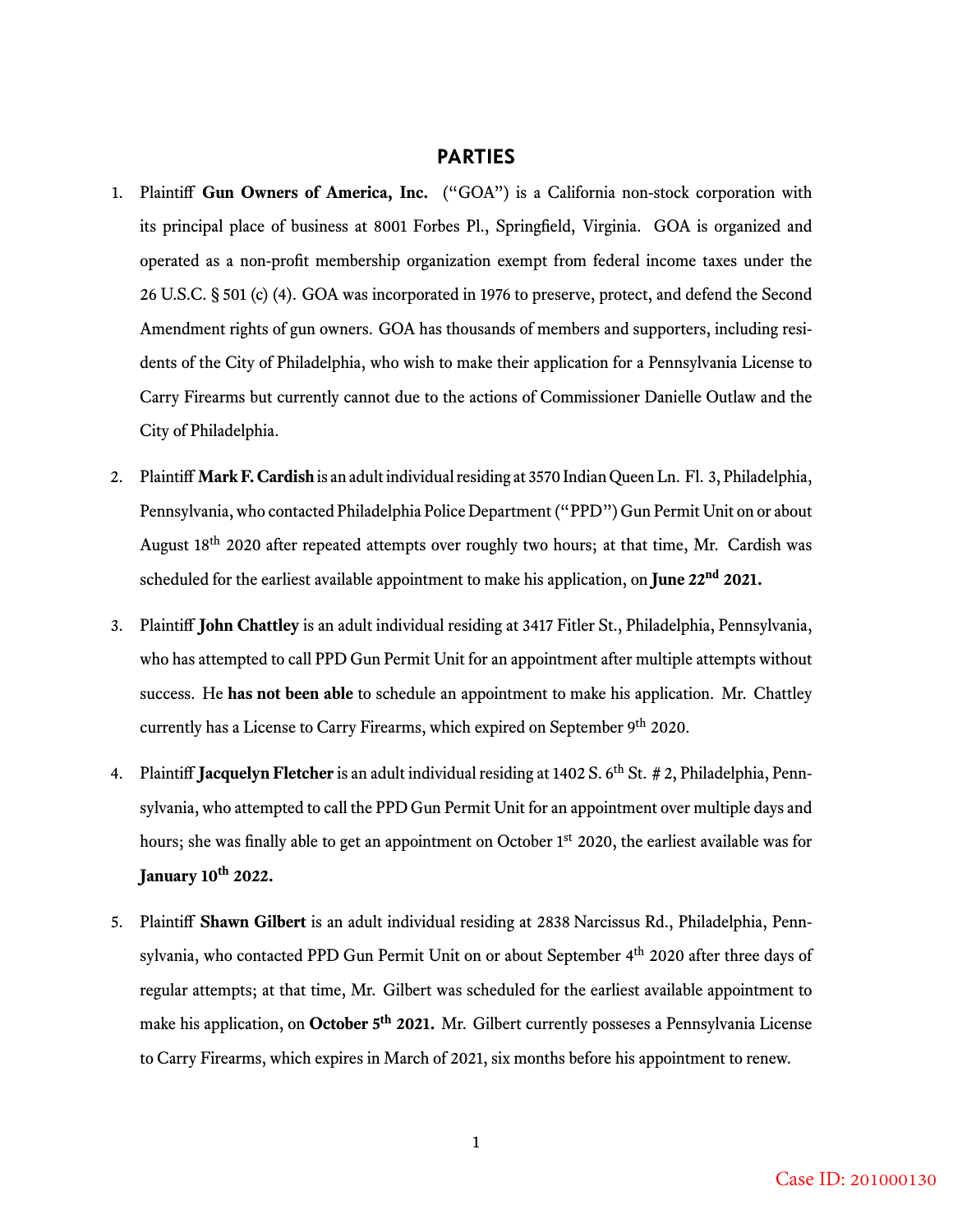- 6. Plaintiff **Jason Gregory** is an adult individual residing at 1616 S. 18th St., Philadelphia, Pennsylvania, who has been regularly and repeatedly calling the PPD Gun Permit Unit for an appointment for some time without success. He **has not been able** to schedule an appointment to make his application.
- 7. Plaintiff **Gerald Karasinski** is an adult individual residing at 5459 Houghton Pl. # 2, Philadelphia, Pennsylvania, who contacted the PPD Gun Permit Unit on September 30<sup>th</sup> 2020 after approximately thirty attempts. At that time, Mr. Karasinski was scheduled for the earliest available appointment to make his application, on **January 6th 2022**.
- 8. Plaintiff **Vernon Lei** is an adult individual residing at 1324 S. Howard St., Philadelphia, Pennsylvania, who has attempted to call PPD Gun Permit Unit for an appointment, making multiple attempts on multiple days since the office reopened without success. He **has not been able** to schedule an appointment to make his application.
- 9. Plaintiff **John C. Morrison** is an adult individual residing at 1840 S. Mole St., Philadelphia, Pennsylvania, who has been regularly and repeatedly calling the PPD Gun Permit Unit for an appointment since approximately September 23<sup>rd</sup> 2020 without success. He **has not been able** to schedule an appointment to make his application.
- 10. Plaintiff **Denis Rimbaut** is an adult individual residing at 15063 London Rd., Philadelphia, Pennsylvania, who called in July 2020 shortly after the PPD Gun Permit Unit began accepting appointments after its voluntary six-month COVID-19 shutdown. At that time, Mr. Rimbaut was scheduled for the earliest available appointment to make his application, on **December 1st 2020refuses to ac**.
- 11. Plaintiff **Joshua A. Weston** is an adult individual residing at 2162 E. Norris St., Philadelphia, Pennsylvania, who has been regularly and repeatedly calling the PPD Gun Permit Unit for an appointment repeatedly during September 2020 without success. He **has not been able** to schedule an appointment to make his application. Mr. Weston previously held a Pennsylvania License to Carry Firearms ("LTCF") for approximately ten years, but his most recent LTCF expired in October 2019.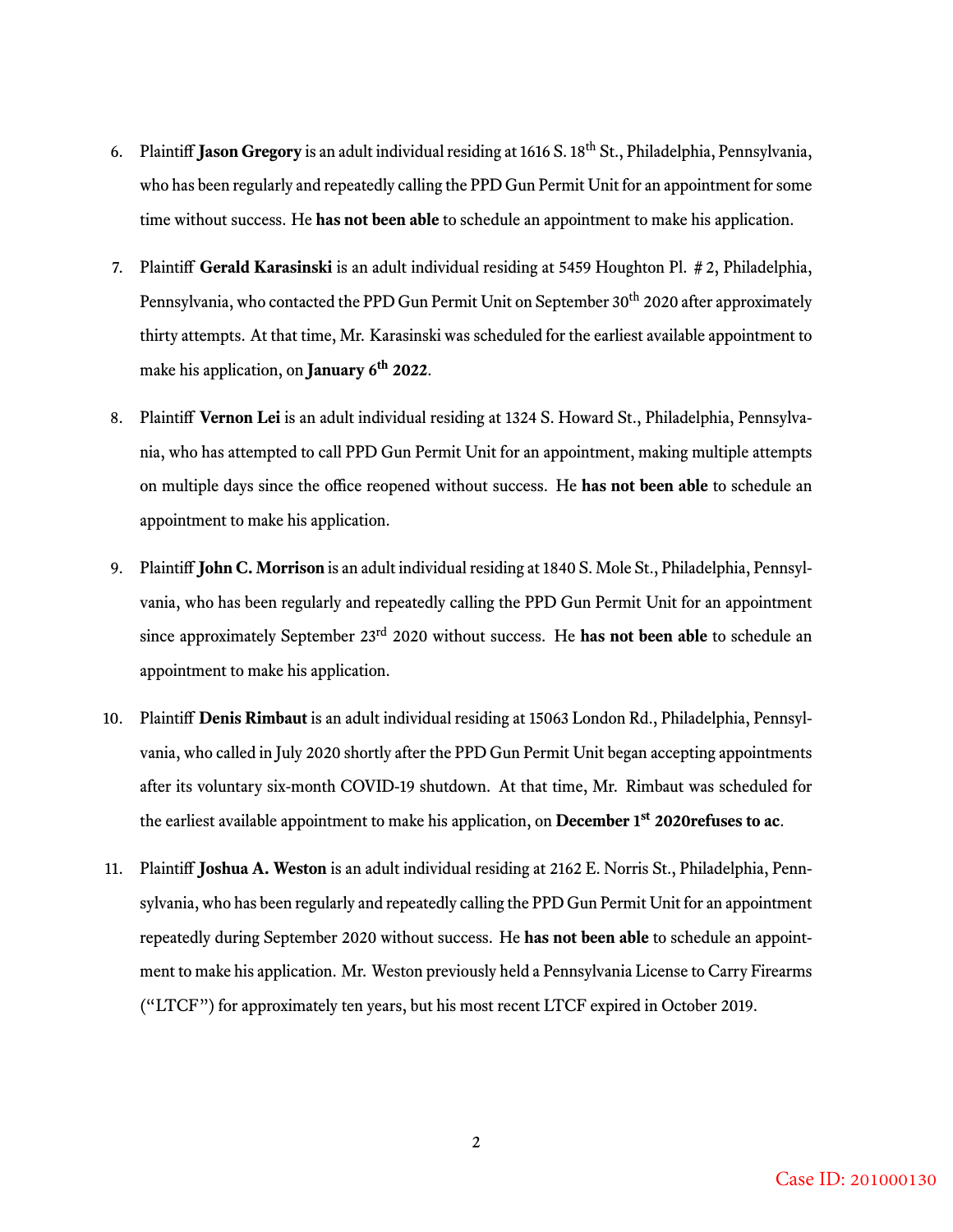- 12. Defendant **City of Philadelphia**, is a Municipal Corporation of the First Class of the Commonwealth of Pennsylvania under the First Class City Home Rule Act of April 21st, 1949, P.L. 665, § 1 *et seq.*
- 13. Defendant **Danielle M. Outlaw**, named in her official capacity as the Commissioner of the Philadelphia Police Department ("PPD"), is Chief of Police for the City of Philadelphia, responsible for the issuance of License to Carry Firearms for residents of this city. 18 Pa. C.S. § 6109. Commissioner Outlaw's principal office is Police Headquarters, located at 750 Race St., Philadelphia, Pennsylvania.

#### **OTHER ENTITIES**

14. The **PPD Gun Permit Unit**, located at 660 E. Erie Av., Philadelphia, Pennsylvania, is the PPD office designated by Commissioner Outlaw to receive applications for– and issue– License to Carry Firearms within the City of Philadelphia.

#### **ALLEGATIONS**

#### *Pennsylvania License to Carry Firearms*

- 15. Pennsylvania has a state-wide License to Carry Firearms ("LTCF") allowing for individuals to "carry[] a firearm concealed on or about one's person or in a vehicle throughout this Commonwealth." 18 Pa. C.S. § 6109 (a).
- 16. Further, no person is permitted to carry any "firearm, rifle or shotgun **at any time** upon the public streets or upon any public property in [Philadelphia]" unless they possess a LTCF. 18 Pa. C.S. § 6108 (emphasis added).
- 17. Pennsylvania has a uniform application for the issuance of a Pennsylvania License to Carry Firearms ("LTCF"), prescribed by the Pennsylvania State Police ("PSP"). § 6109 (c).
- 18. Pennsylvanians are required to submit this application "with the sheriff of the county in which he resides or, if a resident of a city of the first class, with the chief of police of that city." § 6109 (b).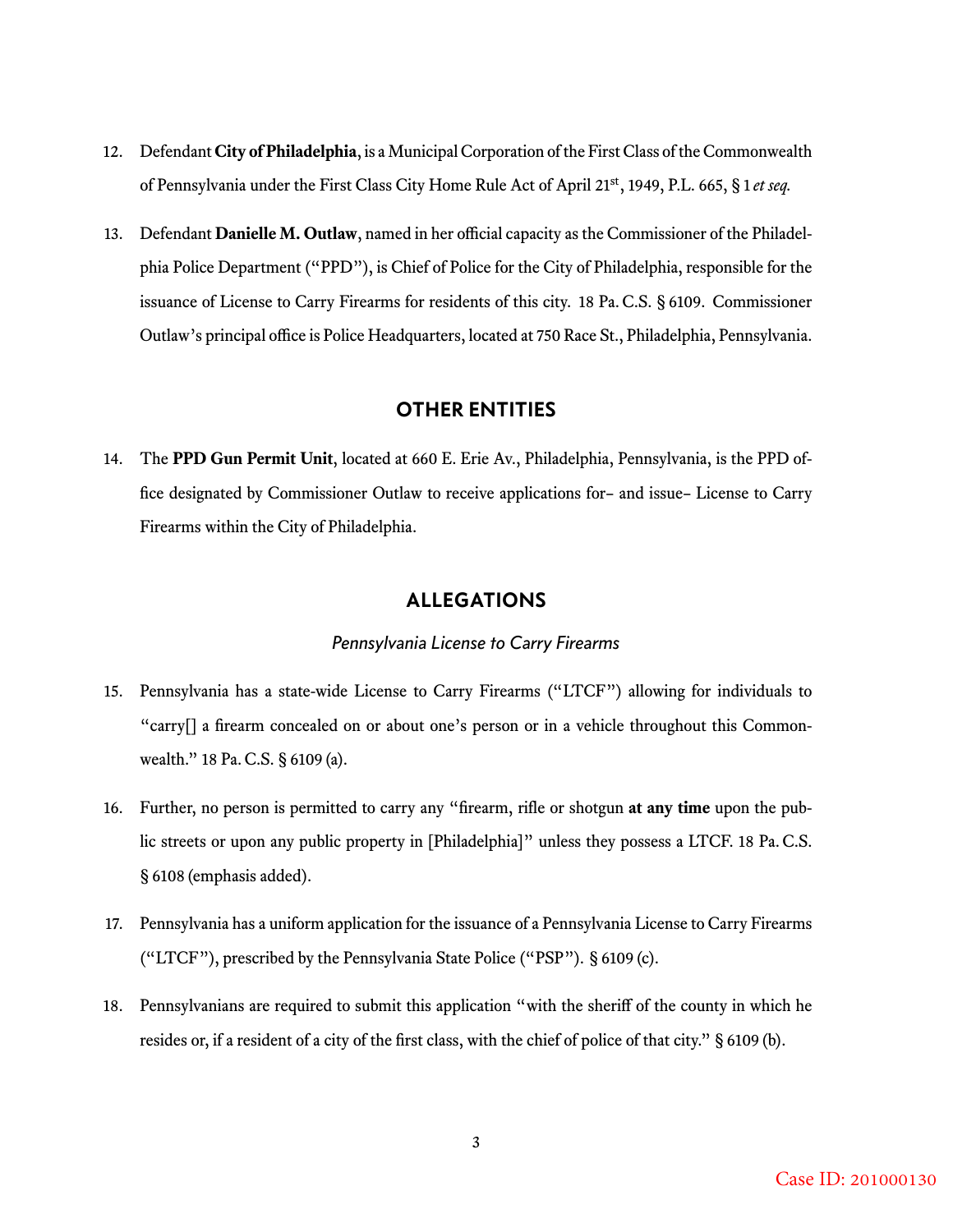- 19. Upon receipt of that application, the Sheriff or Chief of Police is required to conduct an investigation into the applicant but must issue a permit unless "good cause" exists to deny the applicant their LTCF. § 6109 (e).
- 20. The Sheriff or Chief of Police "**shall**, within 45 days, issue or refuse to issue a license on the basis of the investigation under subsection (d) and the accuracy of the information contained in the application." § 6109 (g) (emphasis added).
- 21. The clear legislative intent of § 6109 is for individuals to be able to make application and receive their permit within 45 days and the refusal of any Sheriff or Chief of Police to accept LTCF applications to delay an LTCF application is unlawful.

#### *Gun Permits in Philadelphia*

- 22. In Philadelphia, the role of Chief of Police is synonymous with that of Police Commissioner.
- 23. Historically, the Philadelphia Police Commissioner has delegated their LTCF duties to the PPD Gun Permit Unit, which Commissioner Danielle Outlaw has continued to do.
- 24. The process to apply for (and receive) a License to Carry Firearms in Philadelphia is well-known to be long and onerous, requiring residents to appear before the Gun Permit Unit on two occasions during limited hours.
- 25. The PPD Gun Permit Unit requires applicants to appear in their office on two separate days during between 8:30 AM and 1:00 PM, and is closed between December 20<sup>th</sup> and January 3<sup>rd</sup> of each year.
- 26. In order to "make an application" the PPD Gun Permit Unit required individuals to sign-in to the unit on a first-come first-served basis, where they would wait until a Philadelphia Police Detective was ready to accept their LTCF application.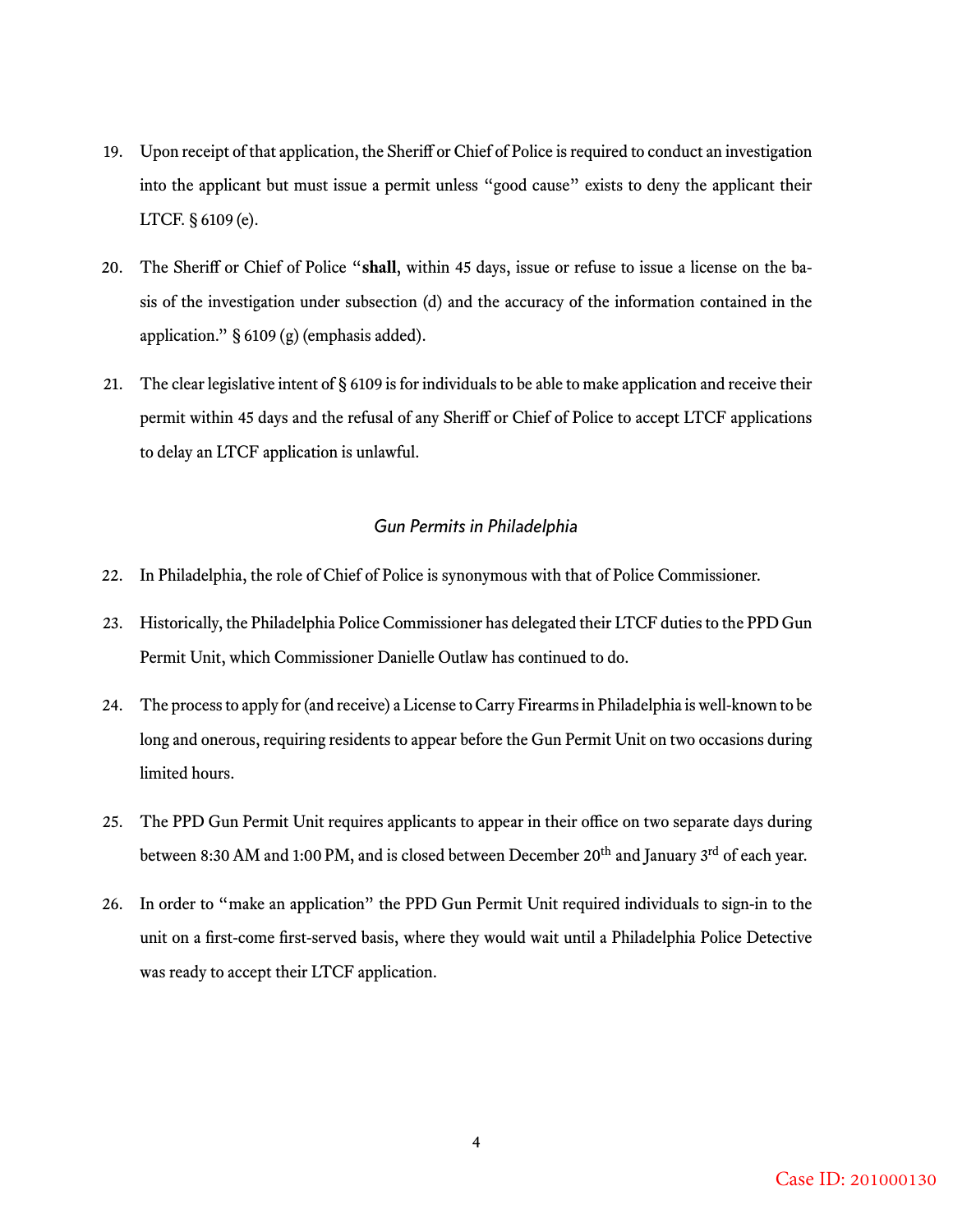- 27. The PPD Gun Permit Unit demands compliance with numerous other requirements before accepting a uniform PSP application: a police interview*under penalty of arrest*, fingerprinting, multiple proofs of residency (*in addition to* a driver's license or state identification card), any current or expired permits, and proof of citizenship/permanent residency for foreign-born applicants. *See Exhibit B* at 1–2.
- 28. 18 Pa. C.S. § 6109 requires that the Sheriff or Chief of Police conduct a "criminal background, juvenile delinquency, and mental health check following the procedures set forth in section 6111 (relating to sale or transfer of firearms) receive a unique approval number for that inquiry and record the date and number on the application." § 6109 (d) (5). None of the supplemental documentation required by the PPD Gun Permit identified in ¶ 27 is required under 18 Pa. C.S. § 6111.
- 29. However, absent compliance with the PPD Gun Permit Unit's supplemental requirements to the uniform PSP application, the PPD Gun Permit Unit **refuses to accept** an individuals application, which would start the 45 days before they would be required to issue a permit.  $\S 6109 (g)$ .
- 30. As a result of the supplemental LTCF application requirements created by the PPD Gun Permit Unit, each individual application can take over an hour, as the applicant is interviewed by a Detective, reviews the required supplemental documents with the Detective, signs their interview statement under threat of prosecution. After this process is complete, the applicant is directed to return to the waiting room until they are called to be fingerprinted.
- 31. Prior to COVID-19, there can be twenty or more individuals waiting in line prior to the opening of the PPD Gun Permit Unit to sign in for applications. It is well-known in Philadelphia that the supplemental application process including interview could take several hours and therefore it is best to be 'first in line.' There were rarely more than two or three Detectives processing applications, so it was not infrequent that a ʻlate-arriver' at opening could be waiting until lunch-time or later to make their application.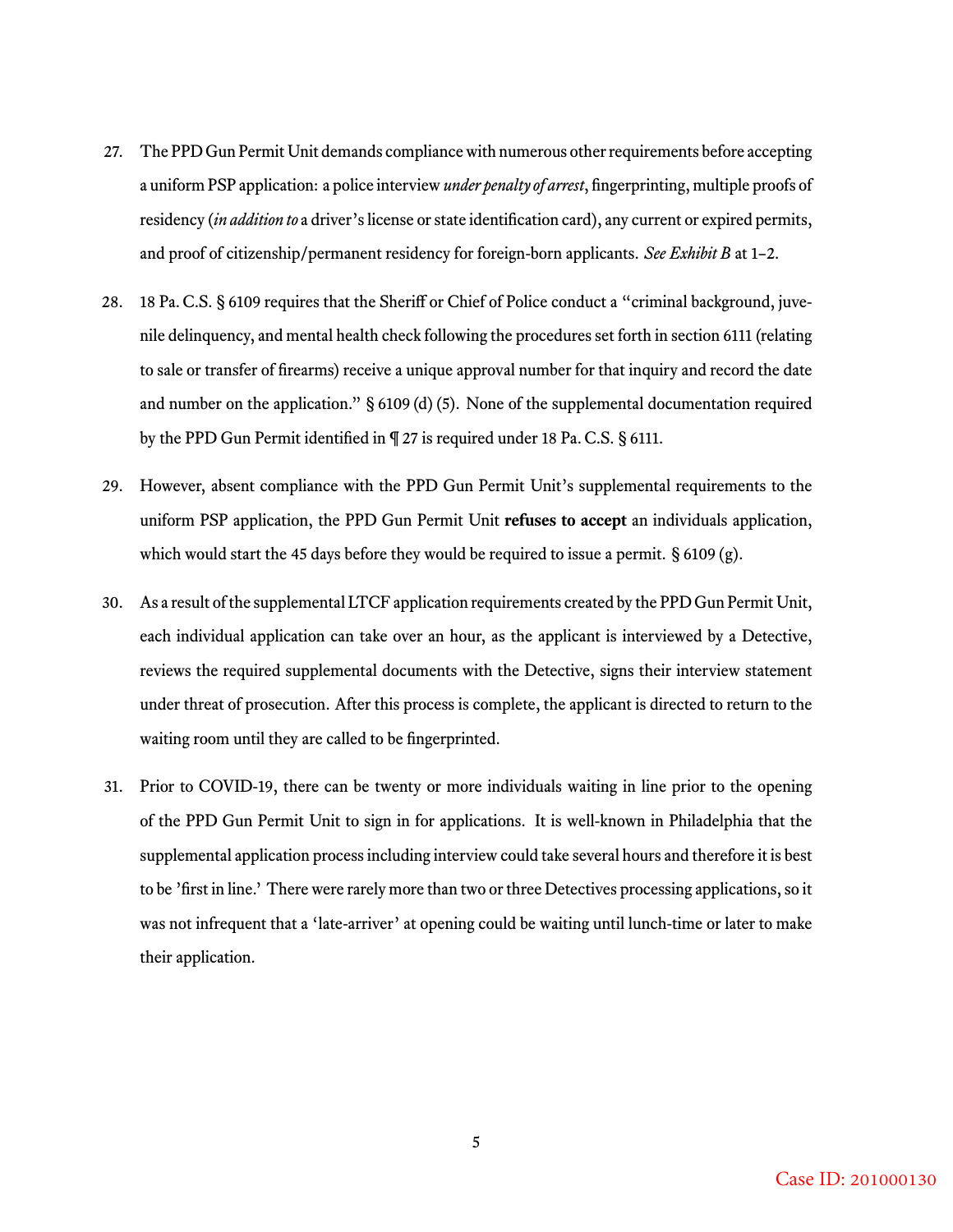- 32. After the application process is complete, the PPD Gun Permit Unit notifies the applicant they will be notified by mail of their issuance or refusal of a permit, at which time they need to return to the PPD Gun Permit Unit to pick up their application (and if they fail to return within 30 days, their approval would be invalidated.)
- 33. The pick-up process was slightly more efficient, as the PPD Gun Permit Unit had a second sign-in for ʻpick-ups'. However, it was still frequently a multi-hour ordeal, as each applicant (who had been notified they were being issued a permit) was subject to a supplemental interview and photograph before waiting for their permit to actually print.

#### *COVID-19 Shutdown and Reopening*

- 34. The Philadelphia Police Department voluntarily closed the PPD Gun Permit Unit on or about March  $17<sup>th</sup>$  2020, and stopped accepting LTCF applications entirely.
- 35. There is no provision in the law for any sheriff or chief of police to simply stop accepting LTCF applications; in fact, in March 2020, Governor Wolf recognized gun businesses as essential after an initial closure, allowing them to reopen.
- 36. On July 8th 2020, the PPD Gun Permit Unit quietly changed their web-site to provide information on their reopening, noting they would begin accepting application on July 20<sup>th</sup> 2020.
- 37. As part of its reopening, the PPD Gun Permit Unit accepts applications *by appointment only* on Monday, Tuesday, and Wednesday, excluding "federal, state, and local holidays." and *closing entirely* between December 20th 2020 and January 3rd 2021. *Exhibit A*.
- 38. Upon information and belief, PPD Gun Permit Unit is accepting appointments for approximately 100 applications per week during this ʻstaged reopening'.
- 39. Upon information and belief, PPD Gun Permit Unit is accepting such a limited number of appointments due to COVID-19 concerns about their supplemental interview process that is **neither required nor authorized by law.**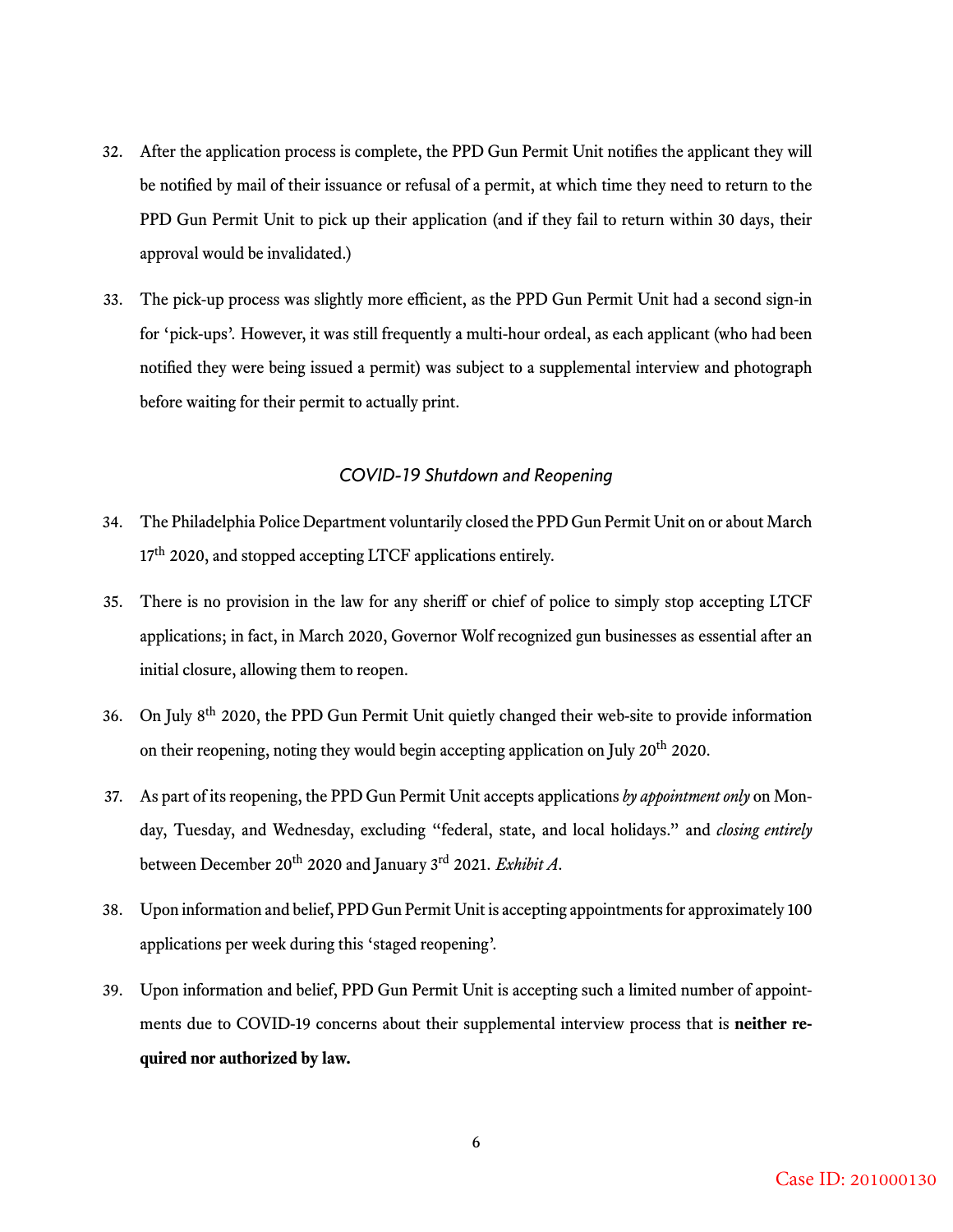- 40. Applicants can make appointments via phone only between the hours of 8:30 am and 2:00pm during days the PPD Gun Permit Unit is open. Two phone numbers are provided, however there is no voicemail or call-waiting.
- 41. Upon information and belief there is only one person answering the two phone lines, as one number is almost always busy and the second number is seldom answered.
- 42. Applicants wishing to make an appointment are forced to repeatedly redial the PPD Gun Permit Unit until the phone is answered. Some applicants have called hundreds of times using auto-dialers in order to get through to make an appointment. Individuals have been forced to call multiple times over multiple days to make an appointment—if they are able to get through to make an appointment at all.
- 43. If an applicant is able to persevere and reach an individual at the PPD Gun Permit Unit, they are frequently scheduled for an appointment **more than a year** in the future: at the time of filing appointments were being made for **January 2022**.
- 44. In comparison, counties surrounding Philadelphia (such as Bucks) are currently able to process all LTCF applications for their residents *on the same-day* while undertaking appropriate precautions for COVID-19. There is no justification for more than a year's delay to accommodate the PPD Gun Permit Unit's unnecessary and unauthorized supplemental application process.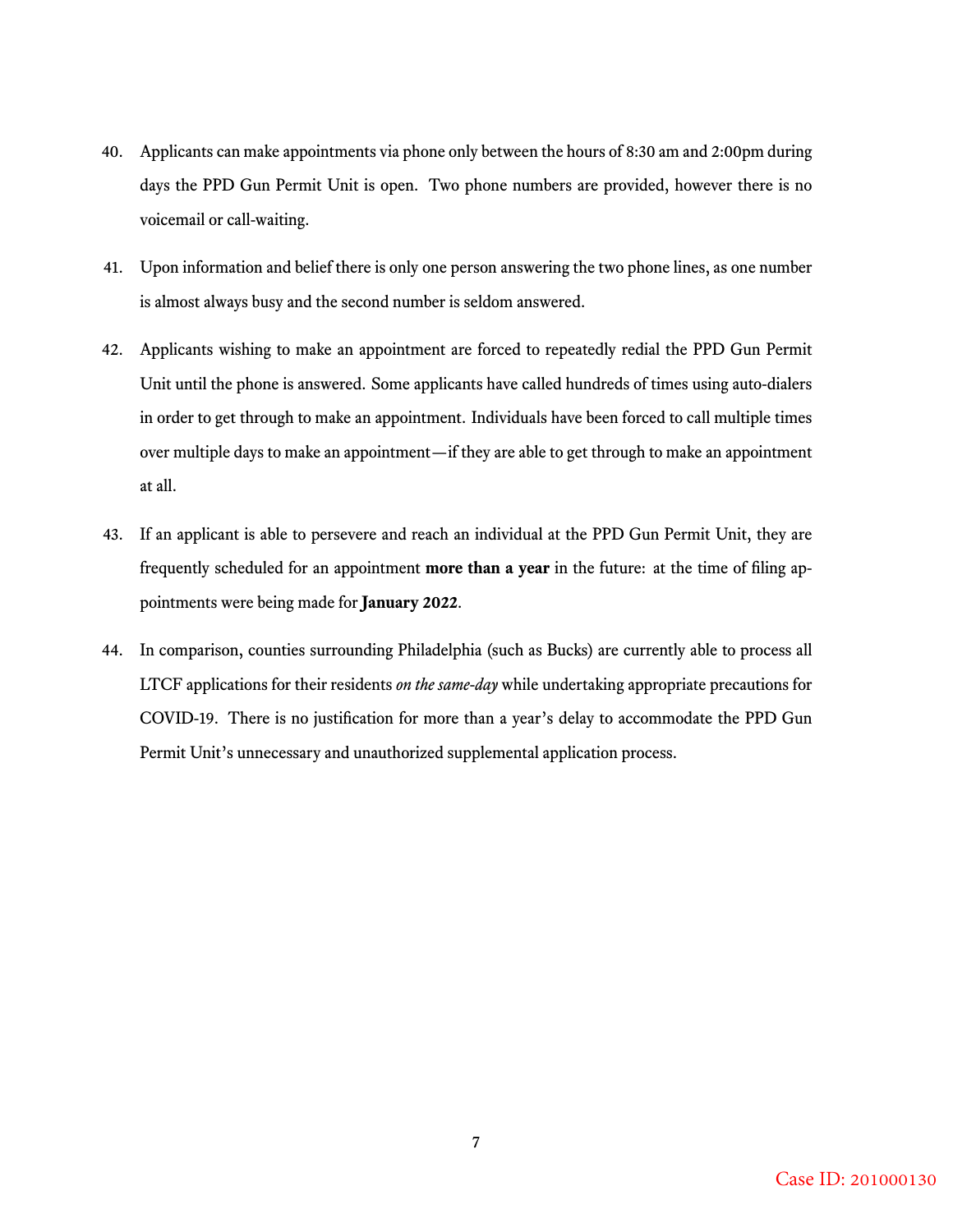#### **COUNTS**

## Count # 1 **Writ of Mandamus** Pa. R.C.P. 1091 *et seq.*

- 45. Plaintiffs incorporates by reference ¶¶ 15–44 above as if fully set forth herein.
- 46. "Upon the receipt of an application for a license to carry a firearm, the sheriff [or chief of police] shall, within 45 days, issue or refuse to issue a license on the basis of the investigation under subsection (d) and the accuracy of the information contained in the application." 18 Pa. C.S.  $\S 6109 (g)$ .
- 47. Commissioner Outlaw, as chief of police for Philadelphia, a city of the first class, is required under the law to accept applications for Pennsylvania License to Carry Firearms. § 6109 (b).
- 48. Commissioner Outlaw is then required to "issue or refuse a license" within forty-five (45) days of receipt of a LTCF application. § 6109 (g).
- 49. Commissioner Outlaw, via her designee the PPD Gun Permit Unit, is refusing to timely accept applications for LTCFs by requiring individuals make appointments more than forty-five days in the future to even make their application. Appointments are currently scheduled fifteen months out.
- 50. Commissioner Outlaw's acceptance of these uniform LTCF applications is a ministerial act required by law, and Commissioner Outlaw has no discretion to refuse or delay these duties.
- 51. Commissioner Outlaw's refusal to accept applications interferes with Plaintiffs' statutory rights under Pennsylvania laws. *See* 18 Pa. C.S. § 6109.
- 52. Plaintiffs are damaged by this interference with their statutory rights, their need to seek counsel to represent them, and the costs of this action.
- 53. Plaintiffs have no other adequate remedy at law to address this infringement of their statutory rights.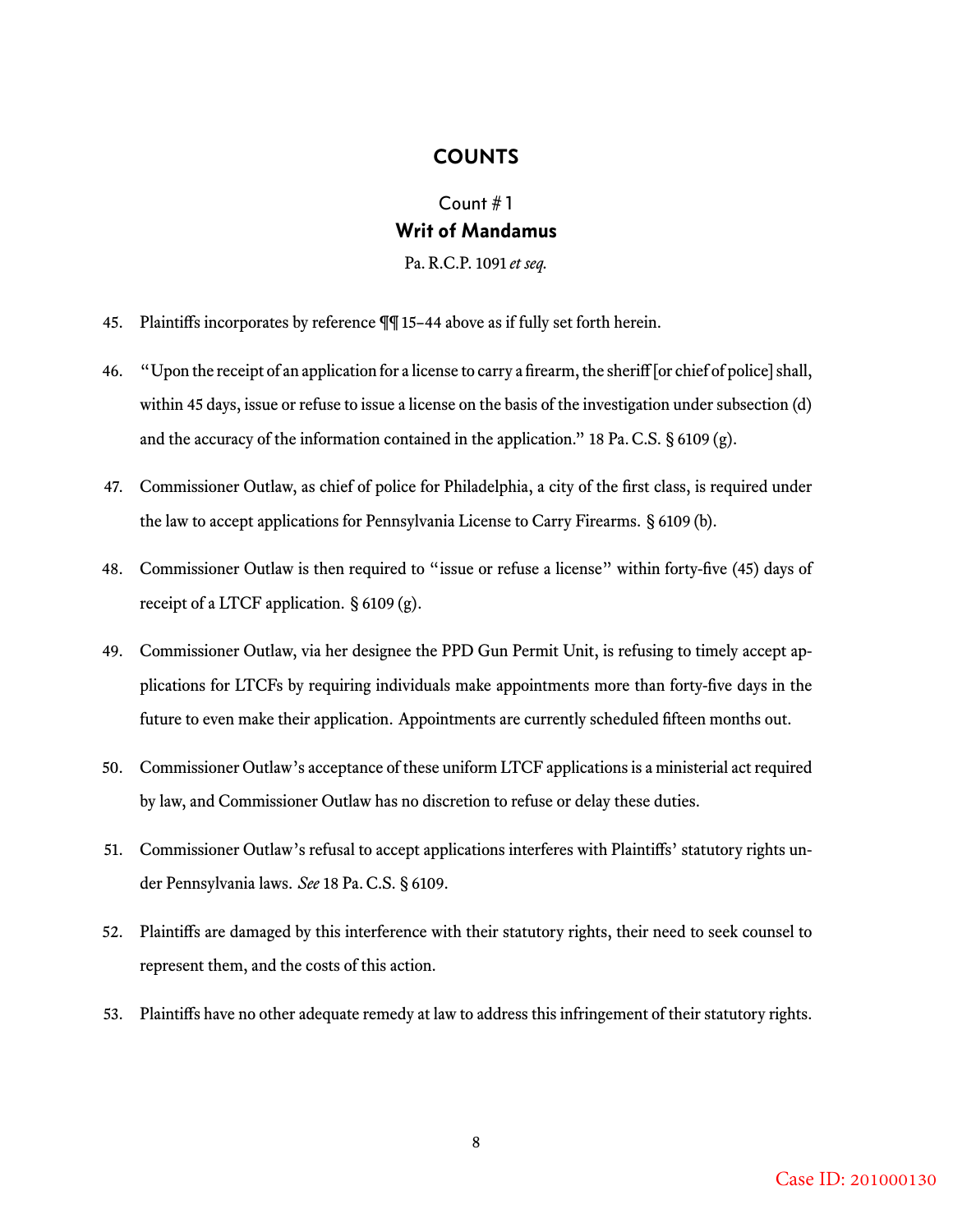54. Commissioner Outlaw should be commanded to perform her ministerial duty to accept LTCF applications from Philadelphia residents immediately and without delay.

## Count # 2 **Declaratory Judgment**

42 Pa. C.S. § 7531 *et seq.*

- 55. Plaintiffs incorporates by reference ¶¶ 15–44 above as if fully set forth herein.
- 56. Commissioner Outlaw, as chief of police for Philadelphia, a city of the first class, is required under the law to accept applications for LTCFs. 18 Pa. C.S. § 6109 (b).
- 57. Commissioner Outlaw delegates her authority to accept applications, make investigations, and issue permits to the PPD Gun Permit Unit.
- 58. Under Pennsylvania law, the PPD Gun Permit Unit is permitted up to forty-five (45) days to perform an investigation into an applicant for LTCF. § 6109 (d)–(e).
- 59. Notwithstanding that § 6109 provides the process for an LTCF application, the PPD Gun Permit Unit requires applicants to submit to an interview with a Philadelphia Police Detective in order to submit their application.
- 60. There is no requirement in the law for a LTCF applicant to submit to a police interview; nowhere else in the Commonwealth is an applicant forced to submit to interrogation under threat of prosecution merely to make their application for a LTCF.
- 61. Specifically: the PPD Gun Permit Unit refuses to accept the prescribed and uniform LTCF application unless supplemented at the time of application by the PPD Gun Permit Unit's interrogation, despite lacking the statutory basis to do so pursuant to § 6109 (b).
- 62. Upon information and belief, this unauthorized and unnecessary supplemental application process is the basis for PPD Gun Permit Unit's current refusal to accept LTCF applications as they are required by law,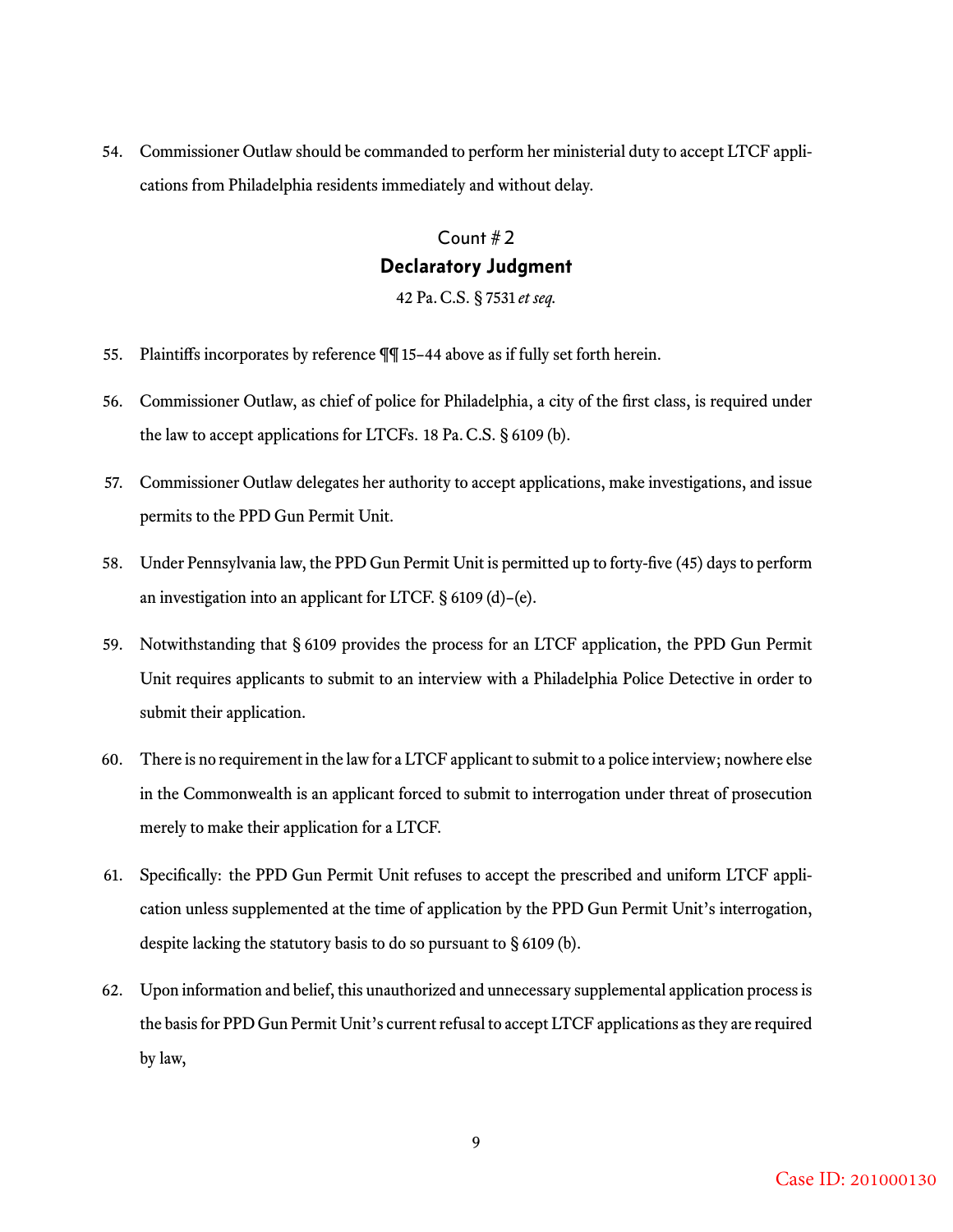63. Plaintiffs seek a declaration that: Commissioner Outlaw and the City of Philadelphia may not refuse to accept any LTCF application that conforms to the requirements of 18 Pa. C.S. § 6109, and must thereafter grant or refuse the applicant their LTCF within the time prescribed by law.

#### **JURY DEMAND**

For any issues so triable, Plaintiffs hereby demands a jury trial.

#### **RELIEF REQUESTED**

**WHEREFORE**, Plaintiffs prays that judgment be entered in their favor, and Commissioner Outlaw and the City of Philadelphia be **COMMANDED** to immediately accept applications for Pennsylvania License to Carry Firearms as required by 18 Pa. C.S. § 6109 (b)–(c).

Plaintiff further prays that this Court enter Declaratory Judgment that: Commissioner Outlaw and the City of Philadelphia may not refuse to accept uniform LTCF applications conforming to the requirements of 18 Pa. C.S. § 6109 (c), and must grant or refuse the applicant their LTCF within the time prescribed by law.

Finally, Plaintiffs pray that this Court award them damages including attorneys' fees, and costs, as well as any other relief this Court may find is just and proper.

Respectfully Submitted,

**Andrew B. Austin, Esq.** Pennsylvania Bar # 323768 *Attorney for Plaintiffs*

P.O. Box # 54628 Philadelphia, Pennsylvania, 19148 +1 (610) 656-1956 austin@stackhousegroup.com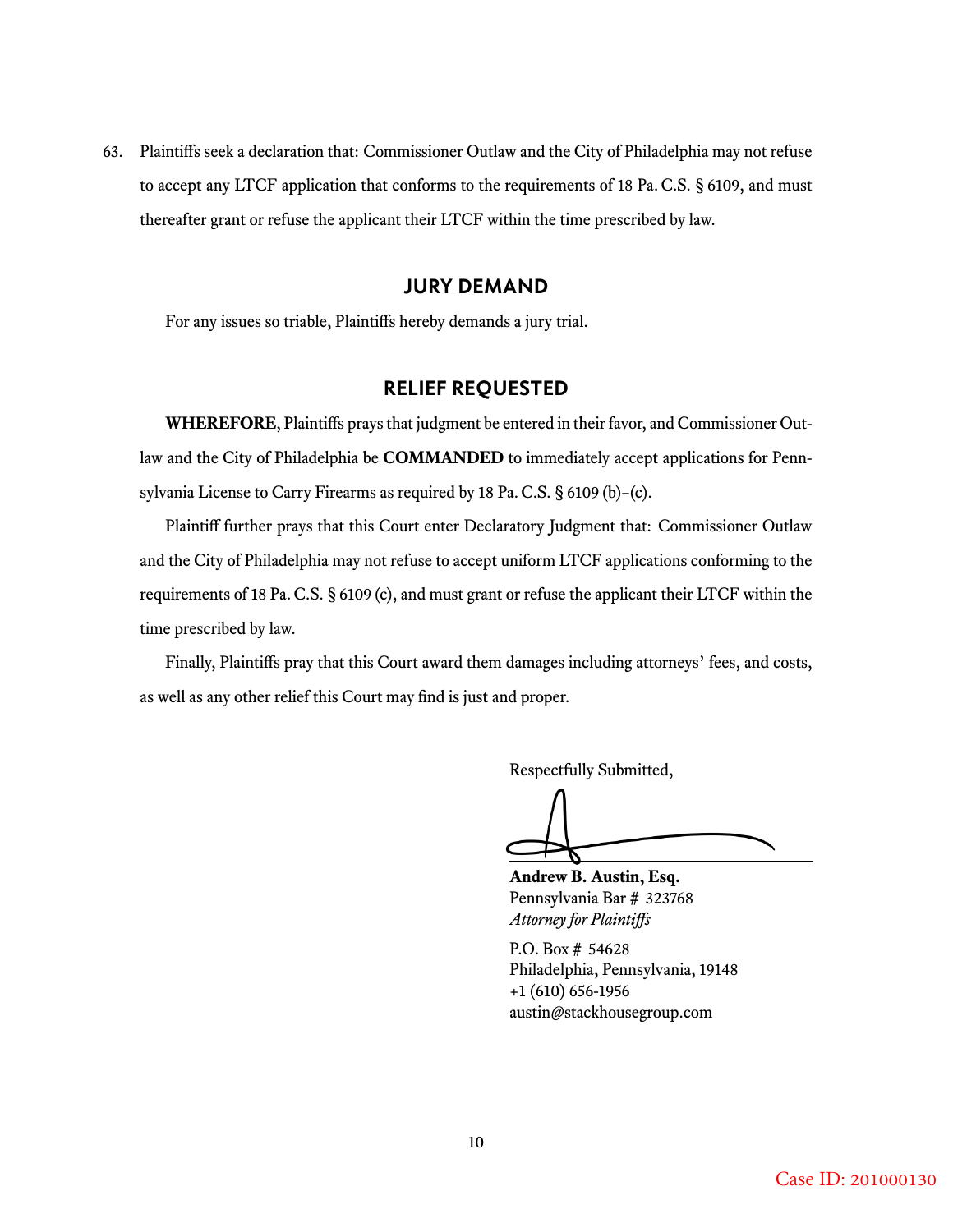### **VERIFICATION**

I, Andrew B. Austin, Esq., hereby state that I am a attorney for the Plaintiffs in this action and declare as follows: I have reviewed this Complaint, and all statements and information contained within are true and correct to the best of my knowledge, information, and belief. Further, I understand that the statements in this Complaint are subject to the penalties of 18 Pa. C.S. § 4904 (relating to unsworn falsification to authorities).

Respectfully Submitted,

**Andrew B. Austin, Esq.** *Attorney for Plaintiffs*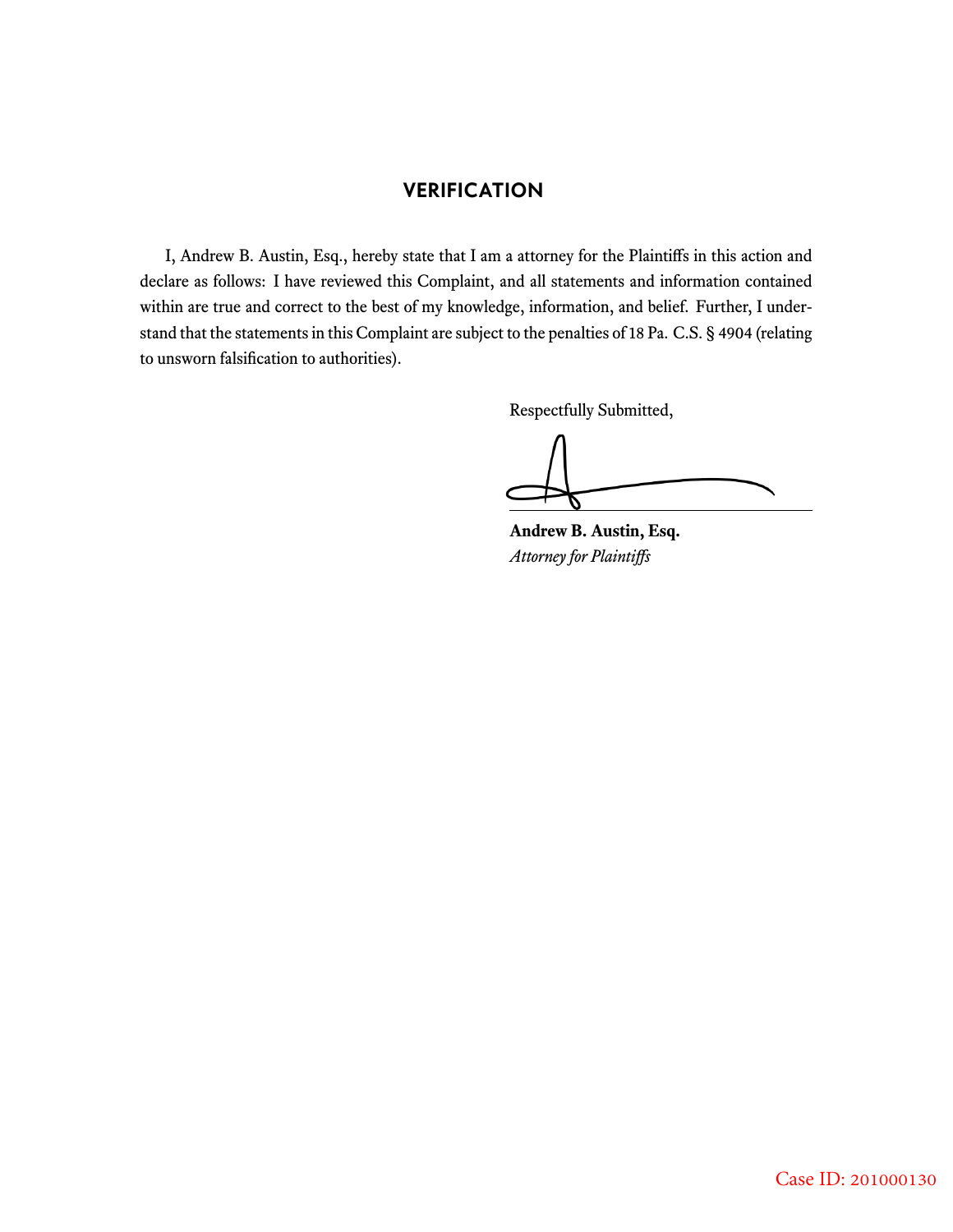# **EXHIBIT A**

# PPD Gun Permit Unit — Website

*Retrieved on October 4th 2020*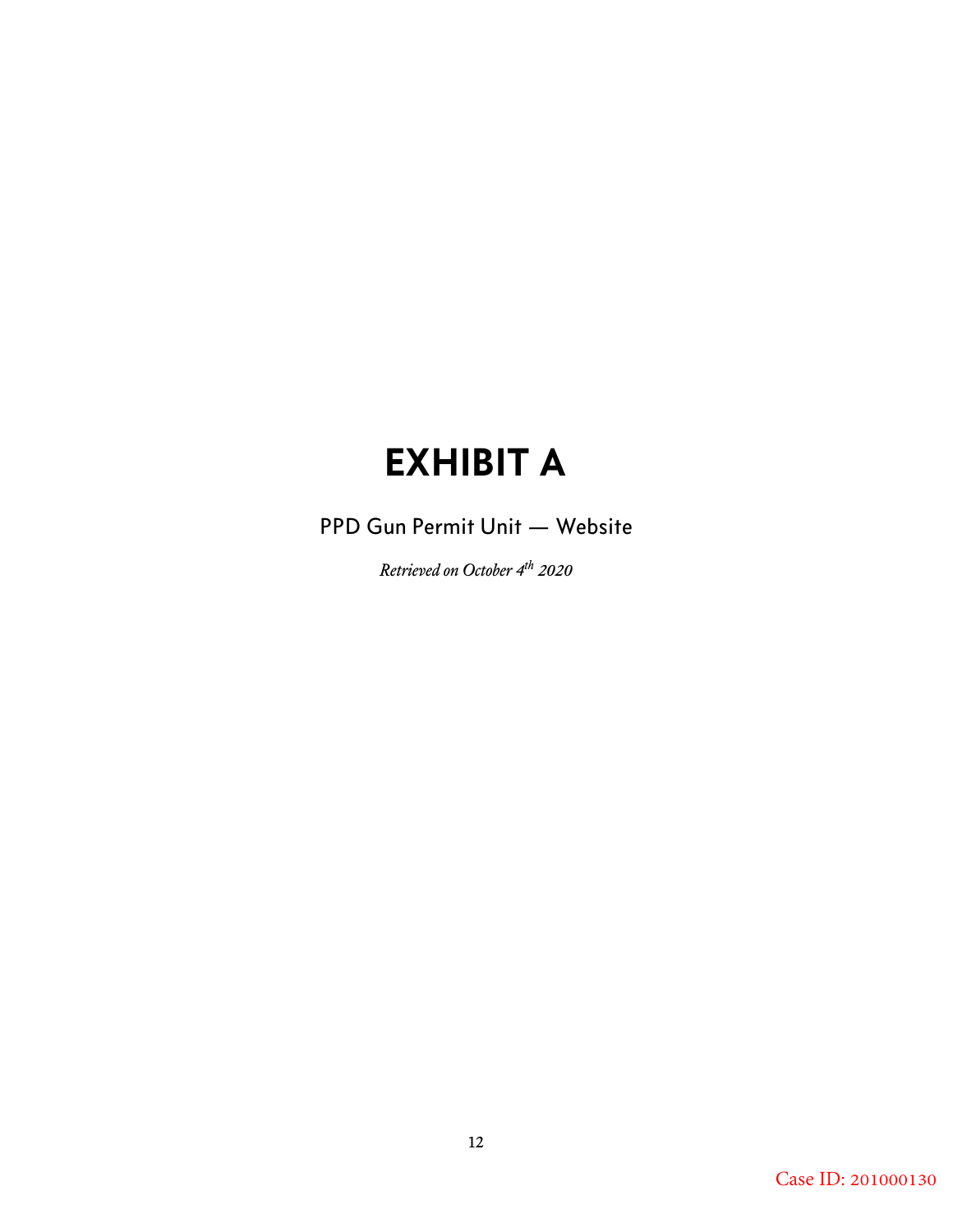# |<br>| Philadelphia<br>|} Police Department POLICE  $Q$ **Gun Permit Unit Important Notice\*\*** If your permit to carry expired on March 19th, 2020 or anytime thereafter the Governor has extended your expiration date to December 31, 2020. **RE-OPENING INFORMATION**  July 8th, 2020 In accordance with C.D.C. protocols the Gun Permit Unit will no longer provide walk up service at this time. The Unit will be open Monday, Tuesday and Wednesday for applications by appointment only, pickups, Lost & Stolen Reports, Status Checks and Other inquires will be processed Thursday and Friday by appointment only. These changes are to ensure the safety of the public and unit personnel. The Unit has the following phone numbers designated for making appointments, (215) 685- 3661 and (215) 685-3662. On July 8th, 2020 the Gun Permit Unit will begin to accept appointments for the Re-opening of the Unit. Phone calls will only be accepted between the hours of 8:30 AM and 2:00 PM. THE UNIT WILL BEGIN SERVICE ON THE FOLLOWING DATES: JULY 16TH & 17TH - PICKUPS LOST & STOLEN REPORTS STATUS CHECKS OTHER INQUIRES JULY 20TH, 21ST & 22ND - APPLICATIONS (ONLY) JULY 23RD & 24TH - PICKUPS  $\Box$

**Forms & Reports**

Submit a Tip File an Official Complaint Feedback from Citizens Commend an Officer Roll Call Complaints Operation ID Speaker Request Form Gun Permit Unit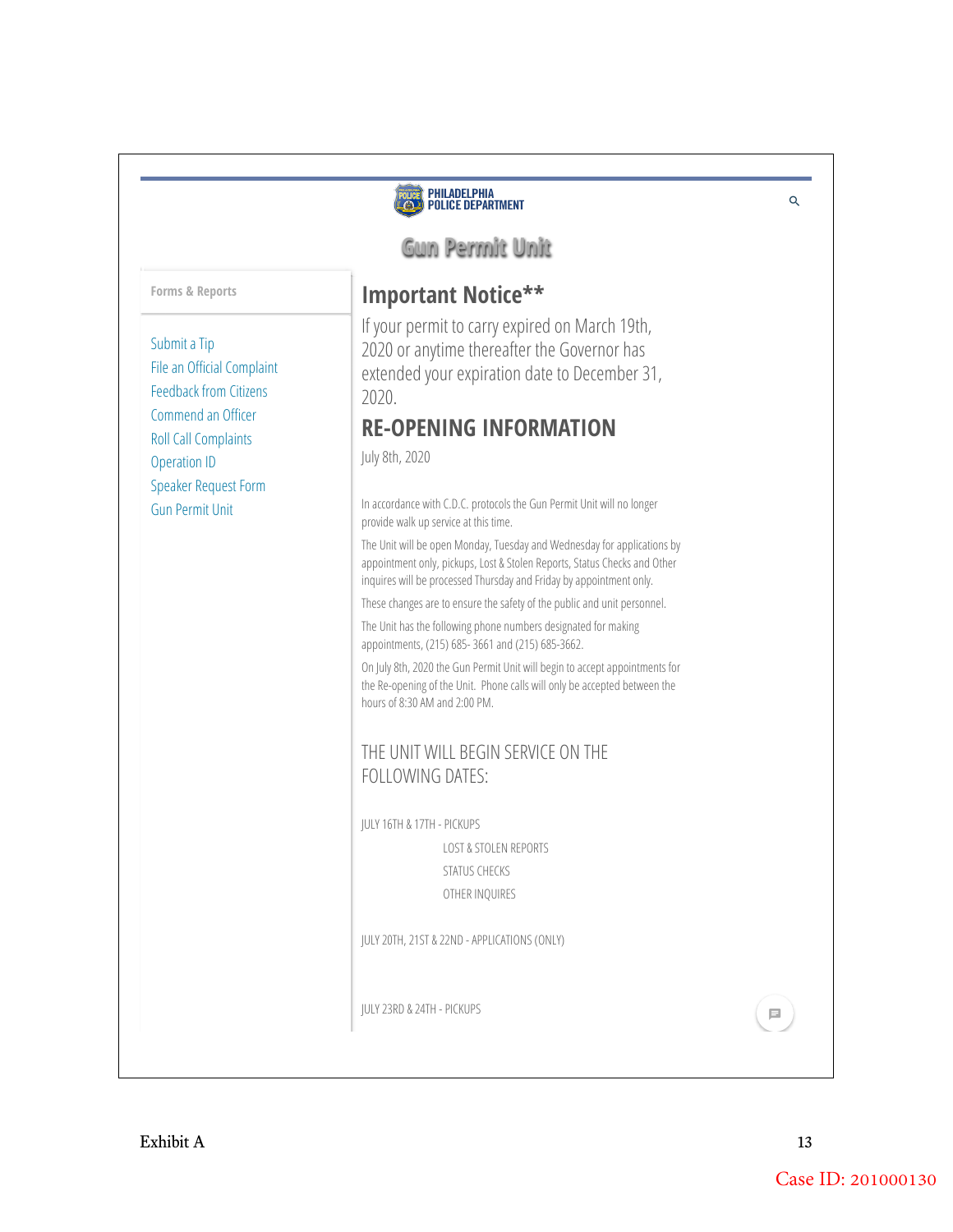| <b>LOST &amp; STOLEN REPORTS</b><br>STATUS CHECKS<br>OTHER INQUIRES                                                                                                                                 |
|-----------------------------------------------------------------------------------------------------------------------------------------------------------------------------------------------------|
| THIS WILL BE THE SCHEDULE GOING FURTHER. THE UNIT WILL STILL BE<br>CLOSED ON ALL FEDERAL, STATE AND LOCAL HOLIDAYS.                                                                                 |
| THE UNIT WILL BE CLOSED DECEMBER 20TH TO JANUARY 3RD EACH YEAR.                                                                                                                                     |
| A FACE COVERING MUST BE WORN AT ALL TIMES UNLESS DIRECTED TO<br>REMOVE IT BY UNIT PERSONNEL.                                                                                                        |
| YOU MUST BE ON TIME FOR YOUR APPOINTMENT.                                                                                                                                                           |
| IF YOU ARE LATE YOU WILL NOT BE SEEN AND WILL HAVE TO OBTAIN<br>ANOTHER APPOINTMENT DATE.                                                                                                           |
| IF YOU DO NOT HAVE ALL THE ITEMS REQUIRED TO APPLY, YOU WILL NOT BE<br>PERMITTED TO LEAVE AND RE-ENTER, YOU WILL HAVE TO OBTAIN ANOTHER<br>APPOINTMENT DATE.                                        |
| ONLY THE APPLICANT WILL BE PERMITTED TO ENTER THE BUILDING (IF<br>AN INTERPRETER IS NEEDED THEY CAN ENTER WITH THE APPLICANT). NO<br>ONE UNDER THE AGE OF 21 WILL BE ALLOWED TO ENTER THE BUILDING. |
|                                                                                                                                                                                                     |

#### **CONTACT**

**Police Headquarters** 750 Race Street Philadelphia, PA 19106

**TIPS** DIAL OR TEXT 215.686.TIPS (8477)

**EMERGENCY NON-<br>911 EMERGENCY<br>311** 

**FILE A POLICE REPORT** Dial 911 or visit your district headquarters

**Media Inquiries**

#### ABOUT US

About the Department Mission Leadership Fallen O fficers Partners Press Inquiries Contact

LATEST NEWS

Missing Juvenile - Tyshiera Woods - From *5 days ago* The Philadelphia Police Department

needs the public's assistance in locating

#### LATEST TWEETS

Wanted: Suspect for Commercial Burglary in the 25th District...

Wanted: Suspects for Shooting Incident in the 3rd District [...

.@PhillyPolice has been accepted into the national ABLE Proj... *4 days ago*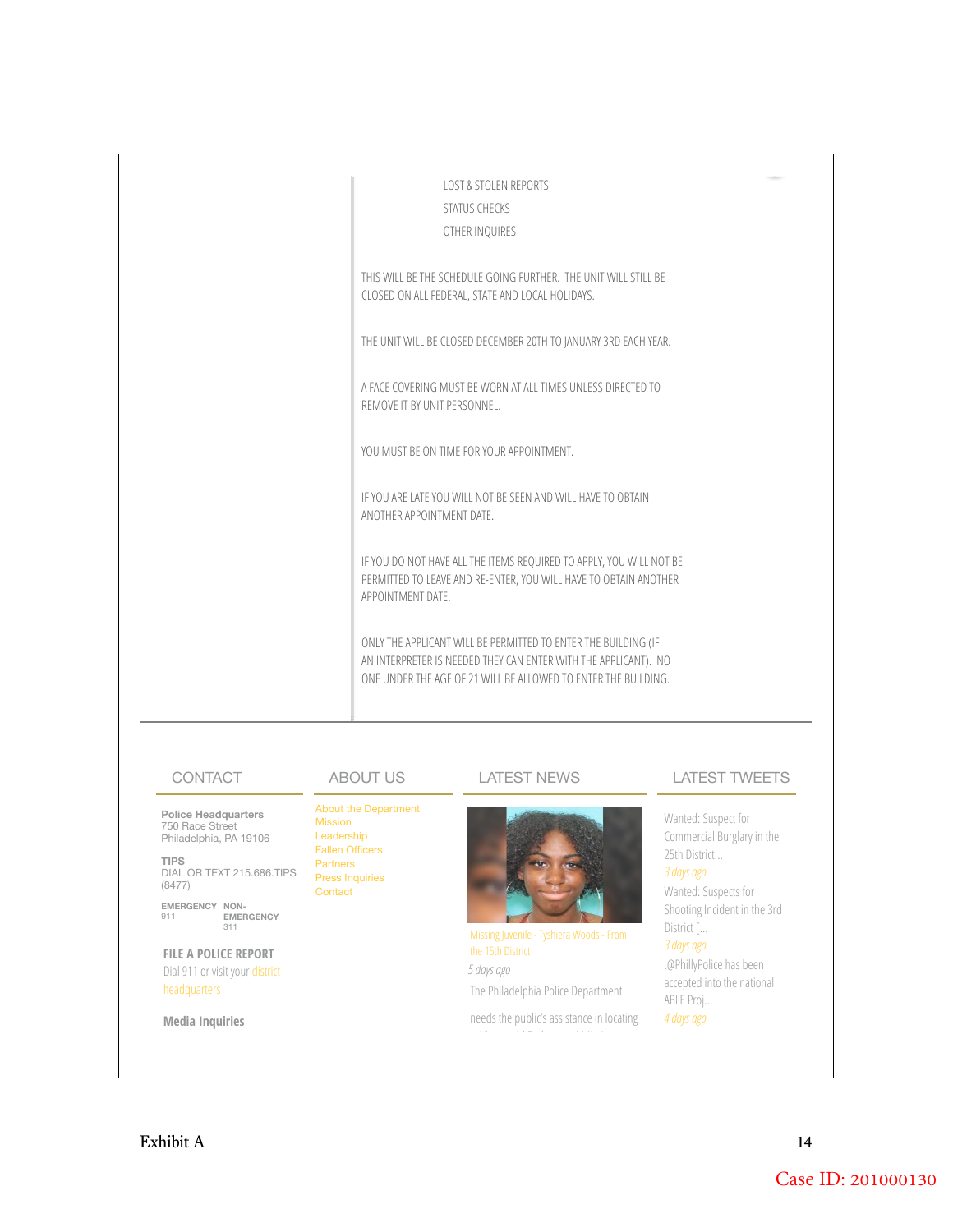| police.public_affairs@phila.gov | a 16 year old Endangered Missing<br>Juvenile Tyshiera<br>Woods[https://pr.phillypolice.com/wp-<br>content/uploads/2020/09/Tyshiera-<br>Woods.jpg]. She was last seen at 10:50<br>$\mathsf{P.M.},\, \mathsf{on}$<br><b>Read More</b> |
|---------------------------------|-------------------------------------------------------------------------------------------------------------------------------------------------------------------------------------------------------------------------------------|
| HONOR • SERVICE • INTEGRITY     | © 2010-2020 Philadelphia Police Department                                                                                                                                                                                          |
|                                 |                                                                                                                                                                                                                                     |
|                                 |                                                                                                                                                                                                                                     |
|                                 |                                                                                                                                                                                                                                     |
|                                 |                                                                                                                                                                                                                                     |
|                                 |                                                                                                                                                                                                                                     |
|                                 |                                                                                                                                                                                                                                     |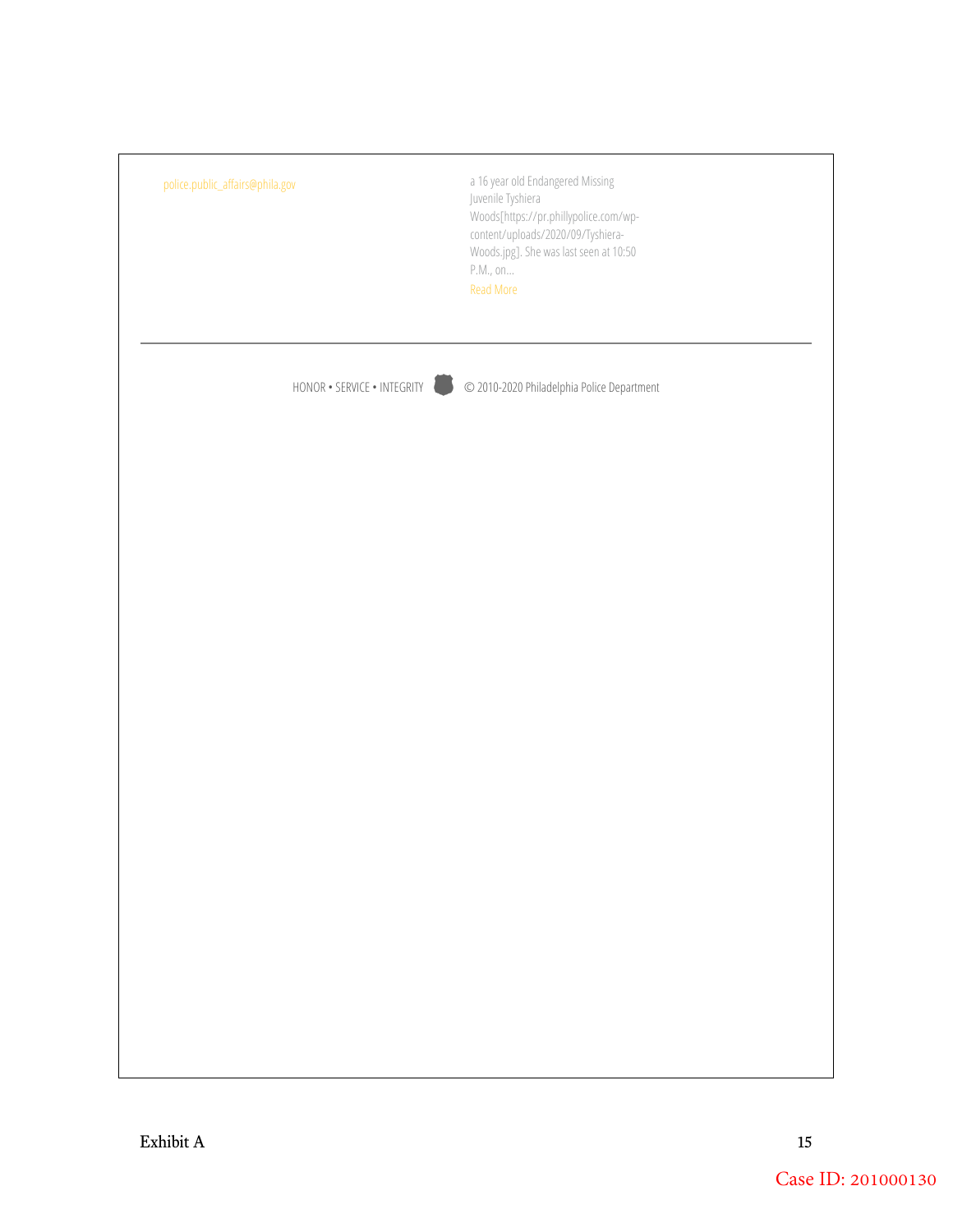# **EXHIBIT B**

City of Philadelphia Police Department LTCF Application and Instructions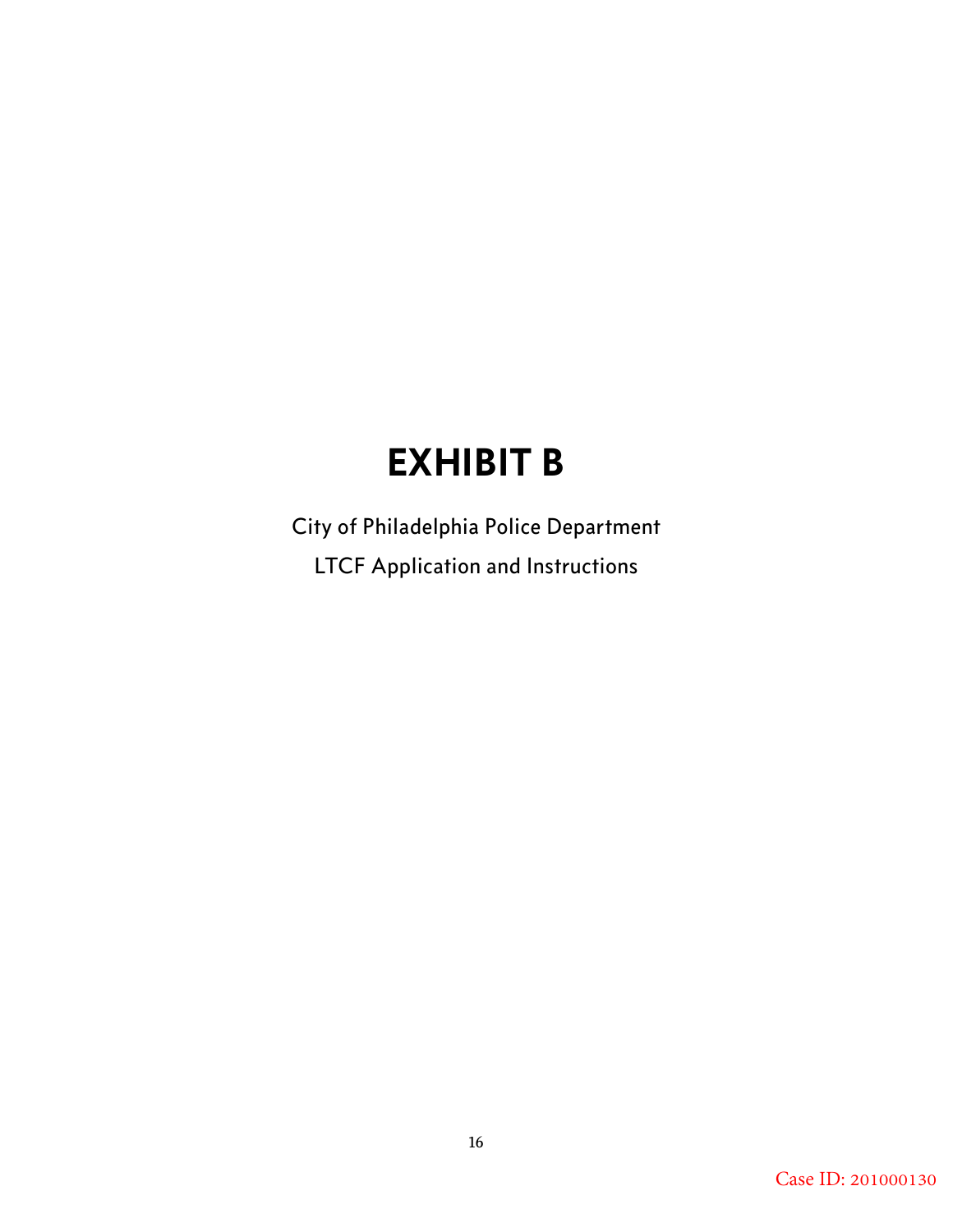

### **CITY OF PHILADELPHIA POLICE DEPARTMENT**





### **FIREARMS ARE NOT PERMITTED ON THE PREMISES.**

#### **INSTRUCTIONS FOR COMPLETION OF AN APPLICATION FOR A PENNSYLVANIA LICENSE TO CARRY FIREARM**

Only applicants 21 years of age or older, residing in the county of Philadelphia, may apply for a Pennsylvania license to carry a firearm through the Philadelphia Police Department.

Out of county residents must apply in their county of residence. Out of state applications will only be considered if the applicant currently has a similar license from their home state.

1. Applications may be picked up at the Gun Permit Unit, 660 East Erie Ave, Monday through Friday**, 8:30 AM to 1:00 PM**. This Unit is Closed on Saturdays, Sundays and Holidays, and from December  $20<sup>th</sup>$  to January  $3<sup>rd</sup>$ . Only 1 application per person. This Information can also be found at the following website: www.phillypolice.com/forms (to the far right you will see Miscellaneous and then click on License to Carry).

*(If downloaded from internet applicant must bring all paperwork, including this instruction sheet.)* 

- 2. Applicants must have an **APPLICATION FILLED OUT COMPLETELY** and **APPLICABLE ITEMS LISTED BELOW** or they will not be accepted. (Do not use pencil)
- 3. When completed, the entire application must be returned **IN PERSON BY THE APPLICANT** to the above location, Monday through Friday, 8:30 AM to 1:00 PM. *(New applications and renewals will only be handled during this time.)*

Also needed at this time of **RENEWAL OR NEW APPLICATION :**

- a. One (1) 2" x 2" (inch) Passport Type color photo of the applicant's head and shoulders, (**NO SUNGLASSES, HATS, BANDANNAS, ETC.**).
- b. A **recently** purchased **\$20.00** money order that **is valid for at least 1 year or longer is the only form of payment that will be accepted**. (Payable to "City of Philadelphia"). **FYI** – A Postal money order has no expiration date.
- c. A **VALID** Pennsylvania Drivers License or Non -Drivers ID, along with two (2) acceptable forms of proof of residence, all names and addresses must match. **NO PO BOXES WILL BE ACCEPTED,** *(see back of this sheet for examples)*.
- d. **ALL APPLICANTS WILL BE FINGERPRINTED .**
- e. Applicants, who have had a **NAME CHANGE**, must submit legal documents to show the name change. (i.e., Marriage License, Court Orders)
- f. If you were previously a member of the Armed Forces, a copy of your discharge papers (DD 214) must accompany the application.
- g. **Foreign born applicants** who are presently American citizens **must bring either their naturalization papers or a passport**
- h. Registered aliens must have their current alien registration identification card, i.e., **GREEN CARD .**

Instructions for Application 08-01-17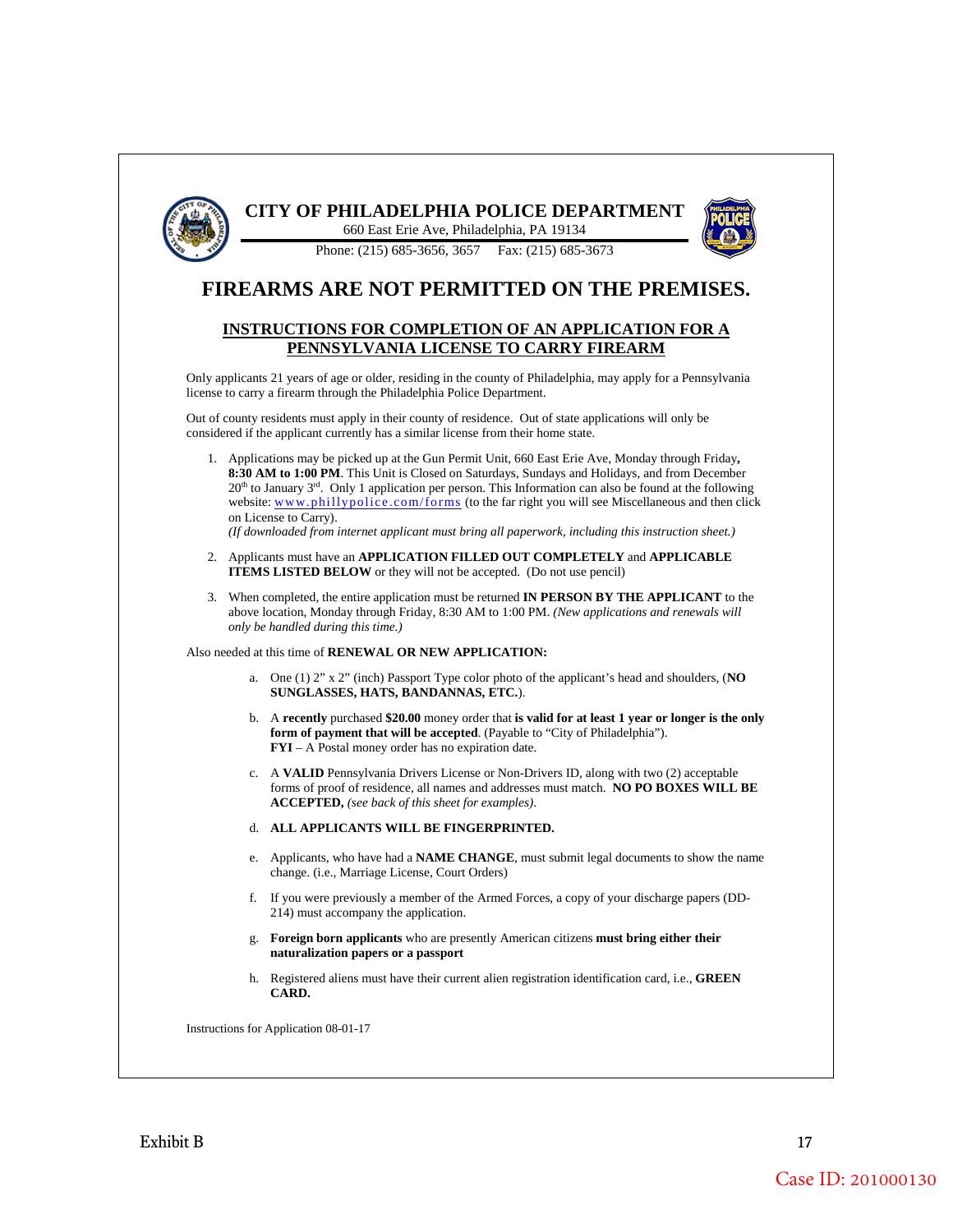| i. Must show current or expired permits at time of application. Expired permits to carry will be<br>retained by the Gun Permits Unit.                                                                                                                                                                                                                                                                                                  |
|----------------------------------------------------------------------------------------------------------------------------------------------------------------------------------------------------------------------------------------------------------------------------------------------------------------------------------------------------------------------------------------------------------------------------------------|
| 4. If all paperwork is in order, the applicant will then be interviewed by Gun Permits Unit personnel.<br>When the interview is completed, an investigation will be conducted. All applicants will receive written<br>notice by U.S. mail of either approval or disapproval of their application for a Pennsylvania license to<br>carry a firearm. Upon approval the applicant has thirty (30) days to pick-up their License to Carry. |
| ALL APPLICANTS SHOULD BE AWARE THAT FALSE STATEMENTS (WHETHER ORAL OR<br>WRITTEN) WILL BE CAUSE FOR DENIAL AND MAY RESULT IN ARREST.                                                                                                                                                                                                                                                                                                   |
| PLEASE NOTE THAT THE SAME PROCEDURES ARE APPLICABLE FOR RENEWALS.                                                                                                                                                                                                                                                                                                                                                                      |
| Below are examples of, but not limited to, acceptable forms for proof of your residency:                                                                                                                                                                                                                                                                                                                                               |
| • Current Utility Bills: (within the last three months / 90 DAYS)                                                                                                                                                                                                                                                                                                                                                                      |
| $\circ$ Phone Bill – Home/Cellular<br>o Electric Bill<br>o Gas Bill<br>o Water Bill<br>o Cable/Satellite Bill<br>• Current Credit Card Statements                                                                                                                                                                                                                                                                                      |
| • Current Bank/Student Loan Statements<br>• Valid Vehicle Registration<br>• Valid Vehicle Insurance Card                                                                                                                                                                                                                                                                                                                               |
| • Voters Registration Card<br>• JUNK MAIL IS NOT ACCEPTABLE                                                                                                                                                                                                                                                                                                                                                                            |
|                                                                                                                                                                                                                                                                                                                                                                                                                                        |
| Instructions for Application 08-01-17                                                                                                                                                                                                                                                                                                                                                                                                  |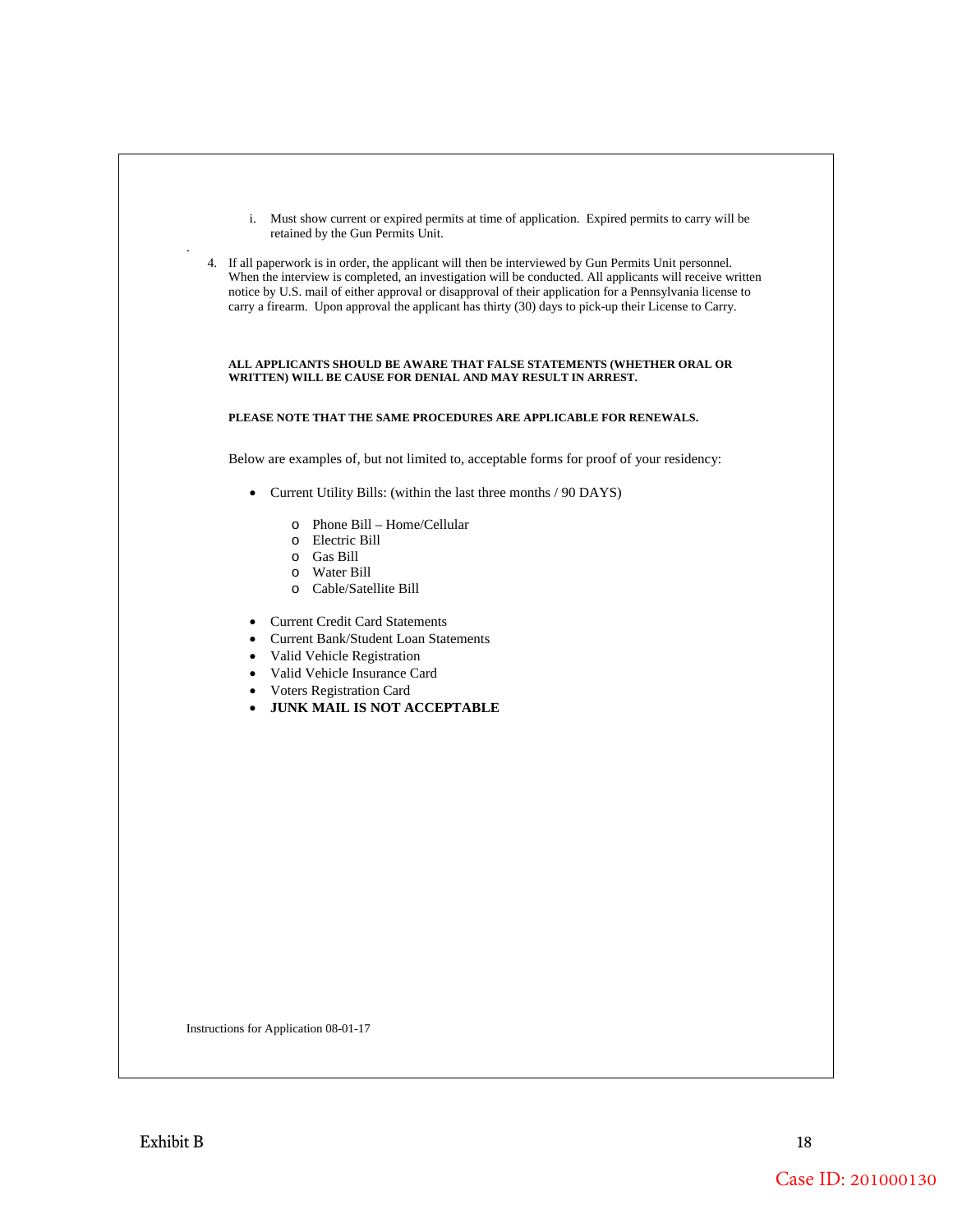|                            |                                                                                                                                                                                                                                                                                                                                                                                                                                                                                                                                                                                                                                                                                                                                                                                                                                                                                                                                                                                                                                                                                                                                                                                                                                  |                                                                                                                                                                                                                                      |                                                                                                                                                                                                                                      |                               |                |                        |                                                                                                       |              |                |                                | <b>RENEWAL</b>                                               |
|----------------------------|----------------------------------------------------------------------------------------------------------------------------------------------------------------------------------------------------------------------------------------------------------------------------------------------------------------------------------------------------------------------------------------------------------------------------------------------------------------------------------------------------------------------------------------------------------------------------------------------------------------------------------------------------------------------------------------------------------------------------------------------------------------------------------------------------------------------------------------------------------------------------------------------------------------------------------------------------------------------------------------------------------------------------------------------------------------------------------------------------------------------------------------------------------------------------------------------------------------------------------|--------------------------------------------------------------------------------------------------------------------------------------------------------------------------------------------------------------------------------------|--------------------------------------------------------------------------------------------------------------------------------------------------------------------------------------------------------------------------------------|-------------------------------|----------------|------------------------|-------------------------------------------------------------------------------------------------------|--------------|----------------|--------------------------------|--------------------------------------------------------------|
|                            |                                                                                                                                                                                                                                                                                                                                                                                                                                                                                                                                                                                                                                                                                                                                                                                                                                                                                                                                                                                                                                                                                                                                                                                                                                  | <b>APPLICATION FOR A PENNSYLVANIA LICENSE TO CARRY FIREARMS</b>                                                                                                                                                                      | <b>COUNTY OF THE COUNTY OF THE COUNTY OF THE COUNTY OF THE COUNTY OF THE COUNTY OF THE COUNTY OF THE COUNTY OF THE COUNTY OF THE COUNTY OF THE COUNTY OF THE COUNTY OF THE COUNTY OF THE COUNTY OF THE COUNTY OF THE COUNTY OF T</b> |                               |                |                        |                                                                                                       |              |                |                                |                                                              |
|                            |                                                                                                                                                                                                                                                                                                                                                                                                                                                                                                                                                                                                                                                                                                                                                                                                                                                                                                                                                                                                                                                                                                                                                                                                                                  |                                                                                                                                                                                                                                      |                                                                                                                                                                                                                                      |                               |                |                        |                                                                                                       |              |                |                                |                                                              |
|                            | FOR USE BY ISSUING AUTHORITY: PICS Temp App. No ________________ PICS Perm. App. No. _______________ Application Date _____________<br>License No. And the control of the control of the control of the control of the control of the control of the                                                                                                                                                                                                                                                                                                                                                                                                                                                                                                                                                                                                                                                                                                                                                                                                                                                                                                                                                                             |                                                                                                                                                                                                                                      |                                                                                                                                                                                                                                      |                               |                |                        |                                                                                                       |              |                |                                |                                                              |
|                            | Rejection Date ____________                                                                                                                                                                                                                                                                                                                                                                                                                                                                                                                                                                                                                                                                                                                                                                                                                                                                                                                                                                                                                                                                                                                                                                                                      | Reason for Rejection <b>Contract Contract Contract Contract Contract Contract Contract Contract Contract Contract Contract Contract Contract Contract Contract Contract Contract Contract Contract Contract Contract Contract Co</b> |                                                                                                                                                                                                                                      |                               |                |                        |                                                                                                       |              |                |                                |                                                              |
|                            |                                                                                                                                                                                                                                                                                                                                                                                                                                                                                                                                                                                                                                                                                                                                                                                                                                                                                                                                                                                                                                                                                                                                                                                                                                  |                                                                                                                                                                                                                                      |                                                                                                                                                                                                                                      |                               |                |                        |                                                                                                       |              |                |                                |                                                              |
|                            |                                                                                                                                                                                                                                                                                                                                                                                                                                                                                                                                                                                                                                                                                                                                                                                                                                                                                                                                                                                                                                                                                                                                                                                                                                  | <b>APPLICANT INFORMATION - TYPE/PRINT IN BLUE OR BLACK INK</b>                                                                                                                                                                       |                                                                                                                                                                                                                                      |                               |                |                        |                                                                                                       |              |                |                                |                                                              |
| 1. LAST NAME               |                                                                                                                                                                                                                                                                                                                                                                                                                                                                                                                                                                                                                                                                                                                                                                                                                                                                                                                                                                                                                                                                                                                                                                                                                                  | 2. JR., ETC.                                                                                                                                                                                                                         | 3. FIRST NAME                                                                                                                                                                                                                        |                               |                | 4. MIDDLE NAME         |                                                                                                       |              |                | 5. PHOTO ID/DRIVER LICENSE NO. | 6. STATE                                                     |
| 7a. DATE OF BIRTH          | <b>7b. PLACE OF BIRTH</b>                                                                                                                                                                                                                                                                                                                                                                                                                                                                                                                                                                                                                                                                                                                                                                                                                                                                                                                                                                                                                                                                                                                                                                                                        | 8. SOCIAL SECURITY NUMBER<br>(Optional)                                                                                                                                                                                              |                                                                                                                                                                                                                                      | $9.$ AGE                      | <b>10. SEX</b> | 11. RACE               | 12. HEIGHT                                                                                            |              |                |                                | 13. WEIGHT 14. HAIR COLOR 15. EYE COLOR                      |
| <b>16. STREET ADDRESS</b>  |                                                                                                                                                                                                                                                                                                                                                                                                                                                                                                                                                                                                                                                                                                                                                                                                                                                                                                                                                                                                                                                                                                                                                                                                                                  |                                                                                                                                                                                                                                      |                                                                                                                                                                                                                                      | 17. CITY                      |                |                        | 18. STATE                                                                                             | 19. ZIP CODE |                |                                | 20. HOME TELEPHONE NO.                                       |
| 21. EMPLOYER/BUSINESS NAME |                                                                                                                                                                                                                                                                                                                                                                                                                                                                                                                                                                                                                                                                                                                                                                                                                                                                                                                                                                                                                                                                                                                                                                                                                                  |                                                                                                                                                                                                                                      |                                                                                                                                                                                                                                      |                               |                | 22. WORK TELEPHONE NO. |                                                                                                       |              | 23. OCCUPATION |                                |                                                              |
| 24. ADDRESS                |                                                                                                                                                                                                                                                                                                                                                                                                                                                                                                                                                                                                                                                                                                                                                                                                                                                                                                                                                                                                                                                                                                                                                                                                                                  |                                                                                                                                                                                                                                      |                                                                                                                                                                                                                                      | <b>25. CITY</b>               |                |                        |                                                                                                       |              | 26. STATE      | 27. ZIP CODE                   |                                                              |
|                            | 28. REASON FOR A LICENSE TO CARRY FIREARMS:                                                                                                                                                                                                                                                                                                                                                                                                                                                                                                                                                                                                                                                                                                                                                                                                                                                                                                                                                                                                                                                                                                                                                                                      |                                                                                                                                                                                                                                      |                                                                                                                                                                                                                                      |                               |                |                        |                                                                                                       |              |                |                                |                                                              |
| SELF-DEFENSE               | <b>NEMPLOYMENT</b>                                                                                                                                                                                                                                                                                                                                                                                                                                                                                                                                                                                                                                                                                                                                                                                                                                                                                                                                                                                                                                                                                                                                                                                                               |                                                                                                                                                                                                                                      | □ HUNTING/FISHING □ TARGET SHOOTING □ GUN COLLECTING □ OTHER                                                                                                                                                                         |                               |                |                        |                                                                                                       |              |                |                                |                                                              |
| <b>NAME</b>                | 29. TWO REFERENCES - NOT FAMILY MEMBERS                                                                                                                                                                                                                                                                                                                                                                                                                                                                                                                                                                                                                                                                                                                                                                                                                                                                                                                                                                                                                                                                                                                                                                                          |                                                                                                                                                                                                                                      | <b>ADDRESS</b>                                                                                                                                                                                                                       |                               |                |                        |                                                                                                       |              |                | <b>TELEPHONE NO.</b>           |                                                              |
|                            |                                                                                                                                                                                                                                                                                                                                                                                                                                                                                                                                                                                                                                                                                                                                                                                                                                                                                                                                                                                                                                                                                                                                                                                                                                  |                                                                                                                                                                                                                                      |                                                                                                                                                                                                                                      |                               |                |                        |                                                                                                       |              |                |                                |                                                              |
| <b>NAME</b>                |                                                                                                                                                                                                                                                                                                                                                                                                                                                                                                                                                                                                                                                                                                                                                                                                                                                                                                                                                                                                                                                                                                                                                                                                                                  |                                                                                                                                                                                                                                      | <b>ADDRESS</b>                                                                                                                                                                                                                       |                               |                |                        |                                                                                                       |              |                | TELEPHONE NO.                  |                                                              |
|                            |                                                                                                                                                                                                                                                                                                                                                                                                                                                                                                                                                                                                                                                                                                                                                                                                                                                                                                                                                                                                                                                                                                                                                                                                                                  |                                                                                                                                                                                                                                      |                                                                                                                                                                                                                                      |                               |                |                        | IS YOUR CHARACTER AND REPUTATION SUCH THAT YOU WOULD BE LIKELY TO ACT IN A MANNER DANGEROUS TO PUBLIC |              |                |                                | IYES IINO                                                    |
| C.<br>D.<br>Е.<br>E.<br>G. | B. HAVE YOU EVER BEEN CONVICTED OF AN OFFENSE UNDER THE ACT OF APRIL 14, 1972 (P.L. 233, NO. 64) KNOWN AS THE<br>CONTROLLED SUBSTANCE, DRUG, DEVICE AND COSMETIC ACT (CSDDCA)? (AS PROVIDED IN 18 PA.C.S. § 6109(e)(1)(II), ANY<br>PENNSYLVANIA DRUG CONVICTION UNDER THE CSDDCA IS PROHIBITING FOR A LICENSE TO CARRY.)<br>HAVE YOU EVER BEEN CONVICTED OF A CRIME ENUMERATED IN § 6105(b), OR DO ANY OF THE CONDITIONS UNDER<br>§ 6105(c) APPLY TO YOU? (READ INFORMATION ON BACK PRIOR TO ANSWERING)<br>HAVE YOU EVER BEEN ADJUDICATED DELINQUENT FOR A CRIME ENUMERATED IN § 6105 OR FOR AN OFFENSE UNDER<br>THE CONTROLLED SUBSTANCE, DRUG, DEVICE AND COSMETIC ACT?<br>HAVE YOU EVER BEEN INVOLUNTARILY COMMITTED TO A HOSPITAL/HEALTH CARE FACILITY FOR A MENTAL HEALTH<br>CONDITION OR OTHER TREATMENT, OR ADJUDICATED INCOMPETENT/INCAPACITATED?<br>ARE YOU AN INDIVIDUAL WHO IS A HABITUAL DRUNKARD, OR WHO IS ADDICTED TO OR AN UNLAWFUL USER OF<br>MARIJUANA OR A STIMULANT, DEPRESSANT, OR NARCOTIC DRUG?<br>ARE YOU NOW CHARGED WITH, OR HAVE YOU EVER BEEN CONVICTED OF A CRIME PUNISHABLE BY IMPRISONMENT FOR A<br>TERM EXCEEDING ONE YEAR? THIS IS THE MAXIMUM SENTENCE YOU COULD HAVE RECEIVED, NOT THE ACTUAL |                                                                                                                                                                                                                                      |                                                                                                                                                                                                                                      |                               |                |                        |                                                                                                       |              |                |                                | IIYESIINO<br> YES  NO<br>∣YES  ∣NO<br>YES I INO<br>IYES IINO |
|                            | SENTENCE YOU DID RECEIVE. (IT DOES NOT INCLUDE FEDERAL OR STATE OFFENSES PERTAINING TO ANTITRUST, UNFAIR<br>TRADE PRACTICES, RESTRAINTS OF TRADE, OR REGULATION OF BUSINESS; OR STATE OFFENSES CLASSIFIED AS<br>MISDEMEANORS AND PUNISHABLE BY A TERM OF IMPRISONMENT NOT EXCEEDING TWO YEARS.)                                                                                                                                                                                                                                                                                                                                                                                                                                                                                                                                                                                                                                                                                                                                                                                                                                                                                                                                  |                                                                                                                                                                                                                                      |                                                                                                                                                                                                                                      |                               |                |                        |                                                                                                       |              |                |                                | I IYES I INO                                                 |
| Η.<br>L.                   | HAVE YOU EVER RECEIVED A DISHONORABLE DISCHARGE FROM THE UNITED STATES ARMED FORCES?<br>ARE YOU A FUGITIVE FROM JUSTICE? THIS DOES NOT APPLY TO MOVING OR NONMOVING SUMMARY OFFENSES UNDER<br>TITLE 75 (RELATING TO MOTOR VEHICLES).                                                                                                                                                                                                                                                                                                                                                                                                                                                                                                                                                                                                                                                                                                                                                                                                                                                                                                                                                                                             |                                                                                                                                                                                                                                      |                                                                                                                                                                                                                                      |                               |                |                        |                                                                                                       |              |                |                                | YES.<br>NO.<br>IYES I<br>I NO                                |
| $\mathbf{J}$ .             | ARE YOU PROHIBITED FROM POSSESSING OR ACQUIRING A FIREARM UNDER THE STATUTES OF THE UNITED STATES?                                                                                                                                                                                                                                                                                                                                                                                                                                                                                                                                                                                                                                                                                                                                                                                                                                                                                                                                                                                                                                                                                                                               |                                                                                                                                                                                                                                      |                                                                                                                                                                                                                                      |                               |                |                        |                                                                                                       |              |                |                                | YES.<br>NO                                                   |
|                            | 31. ARE YOU A UNITED STATES CITIZEN? IF NO, COUNTRY OF BIRTH                                                                                                                                                                                                                                                                                                                                                                                                                                                                                                                                                                                                                                                                                                                                                                                                                                                                                                                                                                                                                                                                                                                                                                     |                                                                                                                                                                                                                                      |                                                                                                                                                                                                                                      |                               |                |                        |                                                                                                       |              |                |                                | YES INO                                                      |
|                            | COUNTRY OF CITIZENSHIP<br>IF YOU ARE A RESIDENT OF ANOTHER STATE, DO YOU POSSESS A CURRENT LICENSE, PERMIT, OR SIMILAR DOCUMENT TO CARRY A<br>FIREARM ISSUED BY THAT STATE? IF YES, ATTACH A PHOTOCOPY OF THE DOCUMENT TO THIS FORM.                                                                                                                                                                                                                                                                                                                                                                                                                                                                                                                                                                                                                                                                                                                                                                                                                                                                                                                                                                                             |                                                                                                                                                                                                                                      |                                                                                                                                                                                                                                      | ALIEN REGISTRATION # OR I-94# |                |                        |                                                                                                       |              |                |                                | IYES I<br>NO.                                                |
| 32.<br>33.                 | I have never been convicted of a crime that prohibits me from possessing or acquiring a firearm under Federal or State law. I am of sound mind and have<br>never been committed to a mental institution or mental health care facility. I hereby certify that the statements contained herein are true and correct to the<br>best of my knowledge and belief. I understand that if I knowingly make any false statements herein, I am subject to penalties prescribed by law. I<br>authorize the sheriff, or his designee, or, in the case of first class cities, the chief or head of the police department, or his designee, to inspect only those<br>records or documents relevant to information required for this application. If I am issued a license and knowingly become ineligible to legally<br>possess or acquire firearms, I will promptly notify the sheriff of the county in which I reside or, if I reside in a city of the first class, the chief of<br>police of that city. This certification is made subject to both the penalties of § 4904 of the Crimes Code, 18 Pa.C.S., relating to unsworn falsifications to<br>authorities and the Uniform Firearms Act.                                              |                                                                                                                                                                                                                                      |                                                                                                                                                                                                                                      |                               |                |                        |                                                                                                       |              |                |                                |                                                              |